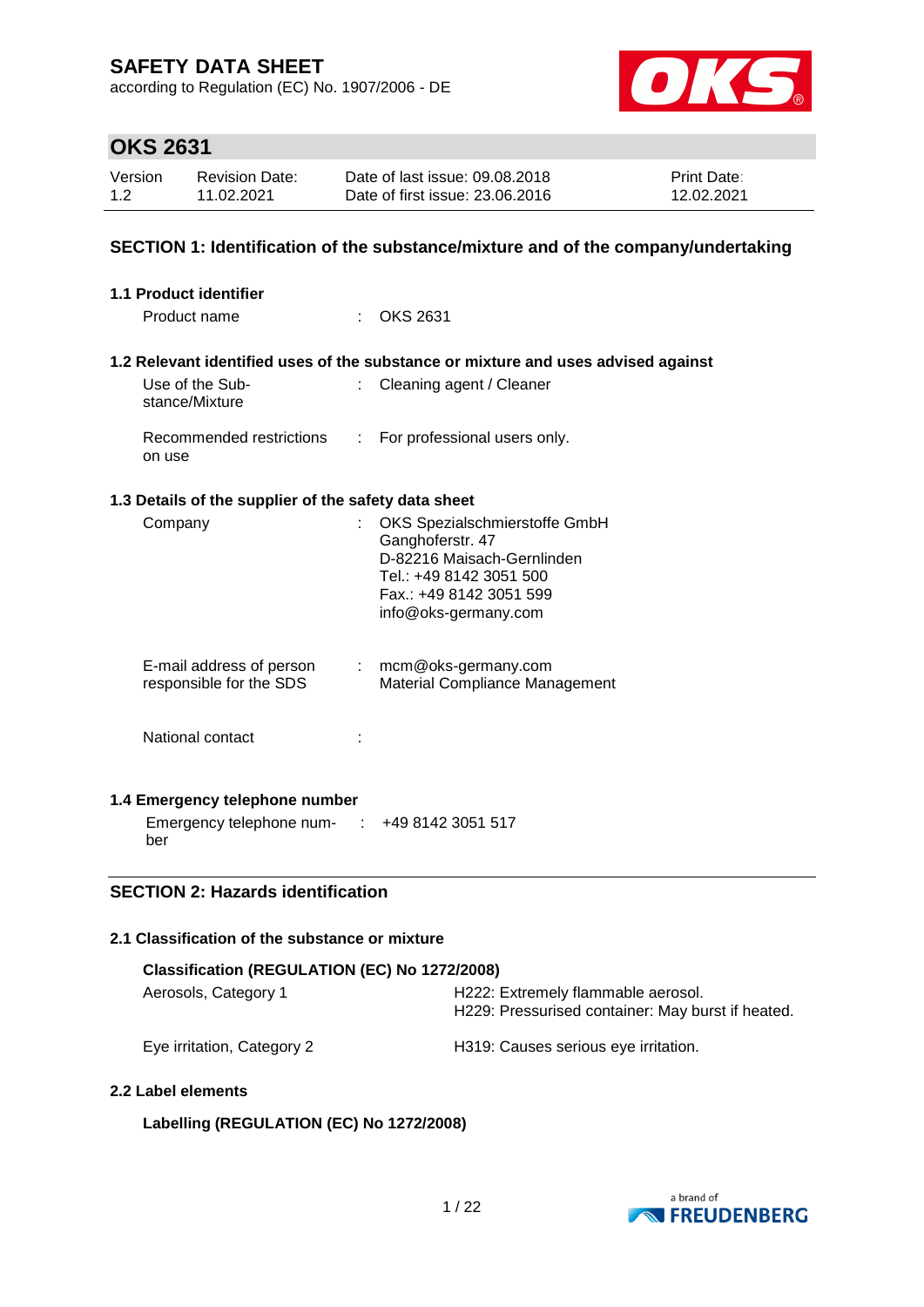according to Regulation (EC) No. 1907/2006 - DE



## **OKS 2631**

| Version<br>1.2 | <b>Revision Date:</b><br>11.02.2021 | Date of last issue: 09.08.2018<br>Date of first issue: 23.06.2016 |                                                                                  | Print Date:<br>12.02.2021                                                                |
|----------------|-------------------------------------|-------------------------------------------------------------------|----------------------------------------------------------------------------------|------------------------------------------------------------------------------------------|
|                | Hazard pictograms                   |                                                                   |                                                                                  |                                                                                          |
|                | Signal word                         | Danger                                                            |                                                                                  |                                                                                          |
|                | <b>Hazard statements</b>            | H <sub>222</sub><br>H <sub>229</sub><br>H <sub>319</sub>          | Extremely flammable aerosol.<br>Causes serious eye irritation.                   | Pressurised container: May burst if heated.                                              |
|                | Precautionary statements            | <b>Prevention:</b>                                                |                                                                                  |                                                                                          |
|                |                                     | P <sub>210</sub>                                                  | smoking.                                                                         | Keep away from heat, hot surfaces, sparks,<br>open flames and other ignition sources. No |
|                |                                     | P211                                                              | Do not spray on an open flame or other<br>ignition source.                       |                                                                                          |
|                |                                     | P <sub>251</sub><br>P <sub>280</sub>                              | Do not pierce or burn, even after use.<br>Wear eye protection/face protection.   |                                                                                          |
|                |                                     | <b>Response:</b>                                                  |                                                                                  |                                                                                          |
|                |                                     | $P337 + P313$                                                     | attention.                                                                       | If eye irritation persists: Get medical advice/                                          |
|                |                                     | Storage:                                                          |                                                                                  |                                                                                          |
|                |                                     | $P410 + P412$                                                     | Protect from sunlight. Do not expose to<br>temperatures exceeding 50 °C/ 122 °F. |                                                                                          |

### **2.3 Other hazards**

This substance/mixture contains no components considered to be either persistent, bioaccumulative and toxic (PBT), or very persistent and very bioaccumulative (vPvB) at levels of 0.1% or higher.

## **SECTION 3: Composition/information on ingredients**

#### **3.2 Mixtures**

Chemical nature : Active substance with propellant Aqueous solution

#### **Components**

| Chemical name | CAS-No.                    | Classification    | Concentration | Concentration |
|---------------|----------------------------|-------------------|---------------|---------------|
|               | EC-No.                     |                   | limits        | (% w/w)       |
|               |                            |                   | M-Factor      |               |
|               | Index-No.                  |                   | <b>Notes</b>  |               |
|               | <b>Registration number</b> |                   |               |               |
| propan-2-ol   | 67-63-0                    | Flam. Liq.2; H225 |               | $>= 1 - < 10$ |
|               | 200-661-7                  | Eye Irrit.2; H319 |               |               |
|               |                            | STOT SE3; H336    |               |               |
|               | 603-117-00-0               |                   |               |               |
|               | 02-2119457558-25-          |                   |               |               |

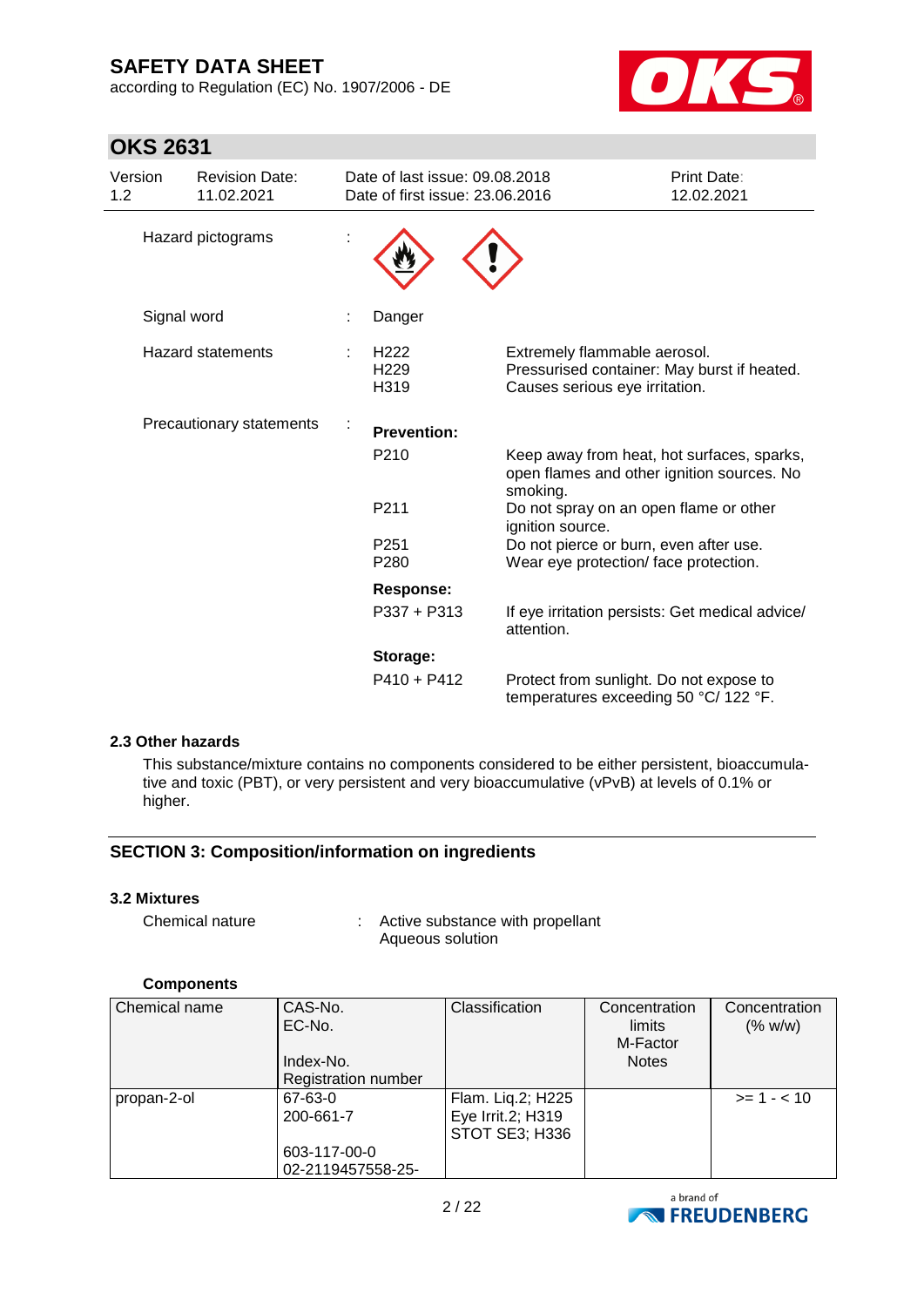according to Regulation (EC) No. 1907/2006 - DE



# **OKS 2631**

| Version | <b>Revision Date:</b> | Date of last issue: 09.08.2018  | <b>Print Date:</b> |
|---------|-----------------------|---------------------------------|--------------------|
| 1.2     | 11.02.2021            | Date of first issue: 23.06.2016 | 12.02.2021         |

|                                              | <b>XXXX</b>                                                               |                                                                                                        |                               |               |
|----------------------------------------------|---------------------------------------------------------------------------|--------------------------------------------------------------------------------------------------------|-------------------------------|---------------|
| 2-butoxyethanol                              | 111-76-2<br>203-905-0<br>603-014-00-0<br>01-2119475108-36-<br><b>XXXX</b> | Acute Tox.4; H302<br>Acute Tox.4; H332<br>Acute Tox.4; H312<br>Skin Irrit.2; H315<br>Eye Irrit.2; H319 |                               | $>= 1 - < 10$ |
| Substances with a workplace exposure limit : |                                                                           |                                                                                                        |                               |               |
| butane                                       | 106-97-8<br>203-448-7<br>601-004-00-0<br>01-2119474691-32-<br><b>XXXX</b> | Flam. Gas1A;<br>H <sub>220</sub><br>Press. GasCompr.<br>Gas; H280                                      | Note U (table<br>3.1), Note C | $>= 1 - < 10$ |
| propane                                      | 74-98-6<br>200-827-9<br>601-003-00-5<br>01-2119486944-21-<br><b>XXXX</b>  | Flam. Gas1A;<br>H <sub>220</sub><br>Press. GasCompr.<br>Gas; H280                                      | Note U (table<br>3.1)         | $>= 1 - 10$   |

For explanation of abbreviations see section 16.

## **SECTION 4: First aid measures**

### **4.1 Description of first aid measures**

| If inhaled              | Remove person to fresh air. If signs/symptoms continue, get<br>medical attention.<br>Keep patient warm and at rest.<br>If unconscious, place in recovery position and seek medical<br>advice.<br>Keep respiratory tract clear.<br>If breathing is irregular or stopped, administer artificial respira-<br>tion. |
|-------------------------|-----------------------------------------------------------------------------------------------------------------------------------------------------------------------------------------------------------------------------------------------------------------------------------------------------------------|
| In case of skin contact | : Take off all contaminated clothing immediately.<br>Wash off immediately with soap and plenty of water.<br>Get medical attention immediately if irritation develops and<br>persists.<br>Wash clothing before reuse.<br>Thoroughly clean shoes before reuse.                                                    |
| In case of eye contact  | : Rinse immediately with plenty of water, also under the eyelids,<br>for at least 10 minutes.<br>Seek medical advice.                                                                                                                                                                                           |
| If swallowed            | Move the victim to fresh air.                                                                                                                                                                                                                                                                                   |

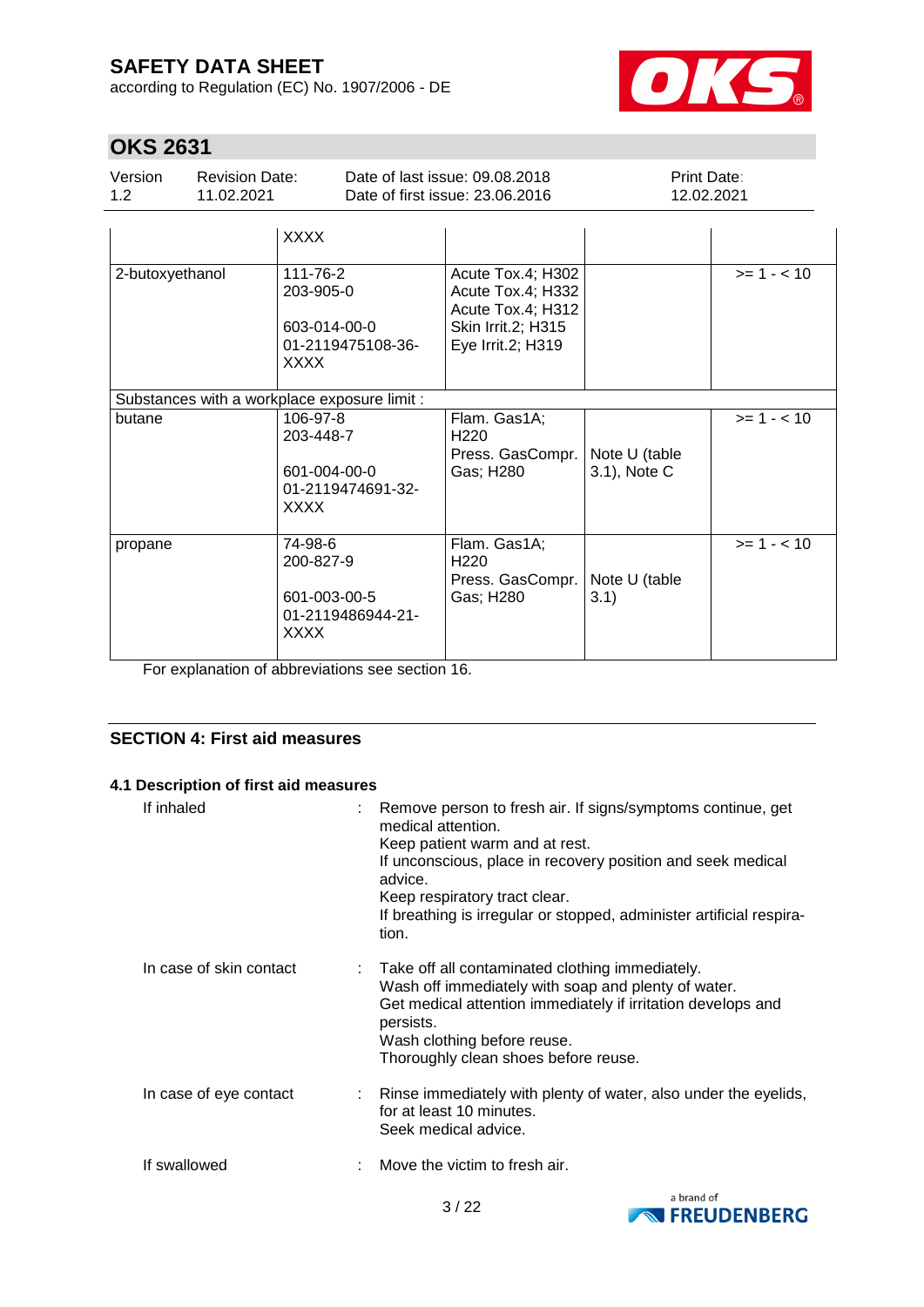according to Regulation (EC) No. 1907/2006 - DE



| <b>OKS 2631</b>                                                                                                                                                  |                                                           |                                     |                        |                                                                                                                                                                                                                             |                           |  |
|------------------------------------------------------------------------------------------------------------------------------------------------------------------|-----------------------------------------------------------|-------------------------------------|------------------------|-----------------------------------------------------------------------------------------------------------------------------------------------------------------------------------------------------------------------------|---------------------------|--|
| Version<br>1.2                                                                                                                                                   |                                                           | <b>Revision Date:</b><br>11.02.2021 |                        | Date of last issue: 09.08.2018<br>Date of first issue: 23.06.2016                                                                                                                                                           | Print Date:<br>12.02.2021 |  |
|                                                                                                                                                                  |                                                           |                                     |                        | Keep respiratory tract clear.<br>Do NOT induce vomiting.<br>Rinse mouth with water.                                                                                                                                         |                           |  |
|                                                                                                                                                                  |                                                           |                                     |                        | 4.2 Most important symptoms and effects, both acute and delayed                                                                                                                                                             |                           |  |
| Symptoms<br>Inhalation may provoke the following symptoms:<br>Unconsciousness<br><b>Dizziness</b><br><b>Drowsiness</b><br>Headache<br>Nausea<br><b>Tiredness</b> |                                                           |                                     |                        |                                                                                                                                                                                                                             |                           |  |
|                                                                                                                                                                  |                                                           |                                     |                        | 4.3 Indication of any immediate medical attention and special treatment needed                                                                                                                                              |                           |  |
| Treatment                                                                                                                                                        |                                                           |                                     | Treat symptomatically. |                                                                                                                                                                                                                             |                           |  |
|                                                                                                                                                                  |                                                           |                                     |                        |                                                                                                                                                                                                                             |                           |  |
|                                                                                                                                                                  | <b>SECTION 5: Firefighting measures</b>                   |                                     |                        |                                                                                                                                                                                                                             |                           |  |
|                                                                                                                                                                  |                                                           | 5.1 Extinguishing media             |                        |                                                                                                                                                                                                                             |                           |  |
|                                                                                                                                                                  |                                                           | Suitable extinguishing media :      |                        | ABC powder                                                                                                                                                                                                                  |                           |  |
|                                                                                                                                                                  | media                                                     | Unsuitable extinguishing            | ÷                      | High volume water jet                                                                                                                                                                                                       |                           |  |
|                                                                                                                                                                  | 5.2 Special hazards arising from the substance or mixture |                                     |                        |                                                                                                                                                                                                                             |                           |  |
|                                                                                                                                                                  | fighting                                                  | Specific hazards during fire-       |                        | <b>Fire Hazard</b><br>Do not let product enter drains.<br>Contains gas under pressure; may explode if heated.<br>Beware of vapours accumulating to form explosive concentra-<br>tions. Vapours can accumulate in low areas. |                           |  |
|                                                                                                                                                                  | ucts                                                      | Hazardous combustion prod-          | $\mathbb{R}^n$         | Carbon oxides                                                                                                                                                                                                               |                           |  |

## **5.3 Advice for firefighters**

| Special protective equipment :<br>for firefighters | In the event of fire, wear self-contained breathing apparatus.<br>Use personal protective equipment. Exposure to decomposi-<br>tion products may be a hazard to health.                      |
|----------------------------------------------------|----------------------------------------------------------------------------------------------------------------------------------------------------------------------------------------------|
| Further information                                | : Standard procedure for chemical fires.<br>Collect contaminated fire extinguishing water separately. This<br>must not be discharged into drains.<br>Cool containers/tanks with water spray. |

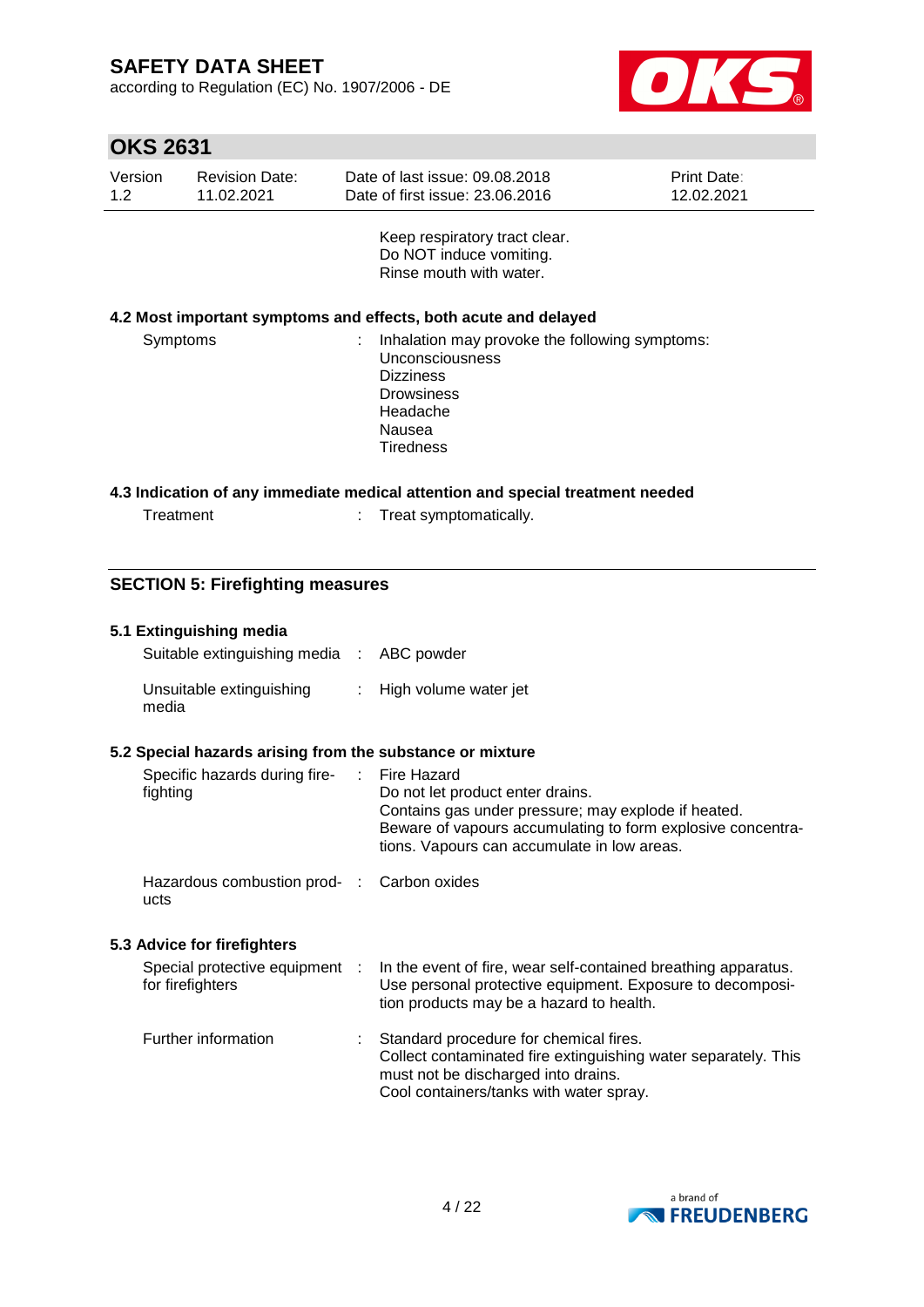according to Regulation (EC) No. 1907/2006 - DE



## **OKS 2631**

| Version | Revision Date: | Date of last issue: 09.08.2018  | <b>Print Date:</b> |
|---------|----------------|---------------------------------|--------------------|
| 1.2     | 11.02.2021     | Date of first issue: 23,06,2016 | 12.02.2021         |

### **SECTION 6: Accidental release measures**

#### **6.1 Personal precautions, protective equipment and emergency procedures**

| equipment may intervene. | Personal precautions | Evacuate personnel to safe areas.<br>Ensure adequate ventilation.<br>Remove all sources of ignition.<br>Do not breathe vapours or spray mist.<br>Refer to protective measures listed in sections 7 and 8.<br>Only qualified personnel equipped with suitable protective |
|--------------------------|----------------------|-------------------------------------------------------------------------------------------------------------------------------------------------------------------------------------------------------------------------------------------------------------------------|
|--------------------------|----------------------|-------------------------------------------------------------------------------------------------------------------------------------------------------------------------------------------------------------------------------------------------------------------------|

#### **6.2 Environmental precautions**

| Environmental precautions | . Try to prevent the material from entering drains or water<br>courses.<br>Prevent further leakage or spillage if safe to do so.<br>Local authorities should be advised if significant spillages<br>cannot be contained. |
|---------------------------|--------------------------------------------------------------------------------------------------------------------------------------------------------------------------------------------------------------------------|
|---------------------------|--------------------------------------------------------------------------------------------------------------------------------------------------------------------------------------------------------------------------|

### **6.3 Methods and material for containment and cleaning up**

| Methods for cleaning up |  | : Contain spillage, and then collect with non-combustible ab-<br>sorbent material, (e.g. sand, earth, diatomaceous earth, ver-<br>miculite) and place in container for disposal according to local<br>/ national regulations (see section 13).<br>Keep in suitable, closed containers for disposal.<br>Non-sparking tools should be used. |
|-------------------------|--|-------------------------------------------------------------------------------------------------------------------------------------------------------------------------------------------------------------------------------------------------------------------------------------------------------------------------------------------|
|-------------------------|--|-------------------------------------------------------------------------------------------------------------------------------------------------------------------------------------------------------------------------------------------------------------------------------------------------------------------------------------------|

### **6.4 Reference to other sections**

For personal protection see section 8.

## **SECTION 7: Handling and storage**

#### **7.1 Precautions for safe handling**

| Advice on safe handling |  | : Do not use in areas without adequate ventilation.<br>Do not breathe vapours or spray mist.<br>In case of insufficient ventilation, wear suitable respiratory<br>equipment.<br>Avoid contact with skin and eyes.<br>For personal protection see section 8.<br>Keep away from fire, sparks and heated surfaces.<br>Smoking, eating and drinking should be prohibited in the ap-<br>plication area.<br>Wash hands and face before breaks and immediately after<br>handling the product.<br>Do not get in eyes or mouth or on skin.<br>Do not get on skin or clothing.<br>Do not ingest.<br>Do not use sparking tools.<br>These safety instructions also apply to empty packaging which |
|-------------------------|--|---------------------------------------------------------------------------------------------------------------------------------------------------------------------------------------------------------------------------------------------------------------------------------------------------------------------------------------------------------------------------------------------------------------------------------------------------------------------------------------------------------------------------------------------------------------------------------------------------------------------------------------------------------------------------------------|
|-------------------------|--|---------------------------------------------------------------------------------------------------------------------------------------------------------------------------------------------------------------------------------------------------------------------------------------------------------------------------------------------------------------------------------------------------------------------------------------------------------------------------------------------------------------------------------------------------------------------------------------------------------------------------------------------------------------------------------------|

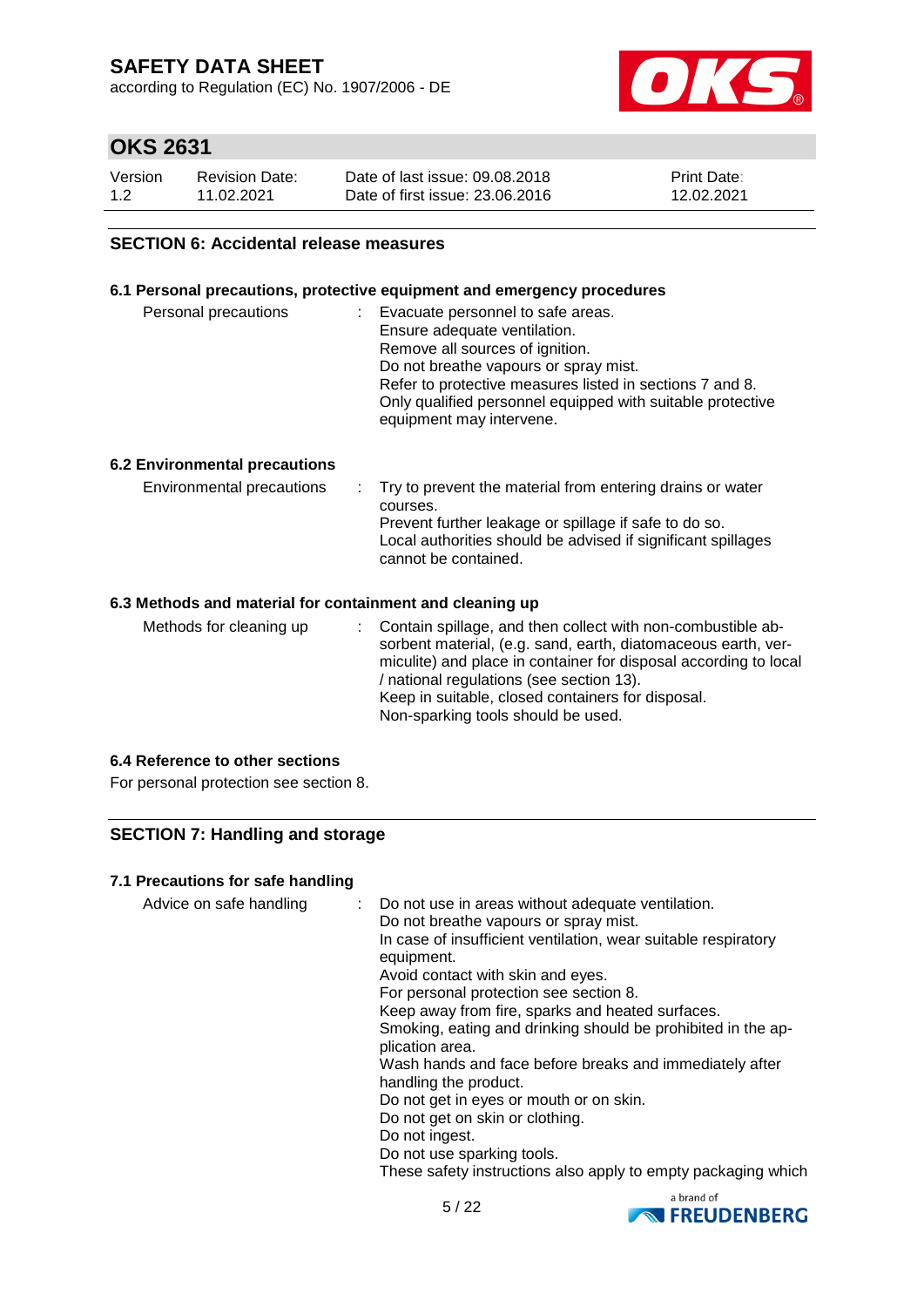according to Regulation (EC) No. 1907/2006 - DE



# **OKS 2631**

| Version<br>1.2 | <b>Revision Date:</b><br>11.02.2021                                                                                                                                                                                                                                                                                                  |  | Date of last issue: 09.08.2018<br>Date of first issue: 23.06.2016                                                                                                                     | Print Date:<br>12.02.2021 |
|----------------|--------------------------------------------------------------------------------------------------------------------------------------------------------------------------------------------------------------------------------------------------------------------------------------------------------------------------------------|--|---------------------------------------------------------------------------------------------------------------------------------------------------------------------------------------|---------------------------|
|                |                                                                                                                                                                                                                                                                                                                                      |  | may still contain product residues.<br>Pressurized container: protect from sunlight and do not ex-<br>pose to temperatures exceeding 50 °C. Do not pierce or burn,<br>even after use. |                           |
|                | Hygiene measures                                                                                                                                                                                                                                                                                                                     |  | Wash face, hands and any exposed skin thoroughly after<br>handling.                                                                                                                   |                           |
|                |                                                                                                                                                                                                                                                                                                                                      |  | 7.2 Conditions for safe storage, including any incompatibilities                                                                                                                      |                           |
|                | Requirements for storage<br>: BEWARE: Aerosol is pressurized. Keep away from direct sun<br>areas and containers<br>exposure and temperatures over 50 °C. Do not open by force<br>or throw into fire even after use. Do not spray on flames or<br>red-hot objects. Store in accordance with the particular na-<br>tional regulations. |  |                                                                                                                                                                                       |                           |
|                |                                                                                                                                                                                                                                                                                                                                      |  | Protect from frost.                                                                                                                                                                   |                           |
|                | Storage class (TRGS 510)                                                                                                                                                                                                                                                                                                             |  | : 2B, Aerosol cans and lighters                                                                                                                                                       |                           |
|                | 7.3 Specific end use(s)                                                                                                                                                                                                                                                                                                              |  |                                                                                                                                                                                       |                           |
|                | Specific use(s)                                                                                                                                                                                                                                                                                                                      |  | Specific instructions for handling, not required.                                                                                                                                     |                           |

## **SECTION 8: Exposure controls/personal protection**

#### **8.1 Control parameters**

#### **Occupational Exposure Limits**

| Components                                        | CAS-No.                                                                       | Value type (Form<br>of exposure)       | Control parameters                                                           | <b>Basis</b>                   |
|---------------------------------------------------|-------------------------------------------------------------------------------|----------------------------------------|------------------------------------------------------------------------------|--------------------------------|
| propan-2-ol                                       | 67-63-0                                                                       | AGW                                    | 200 ppm<br>500 mg/m3                                                         | DE TRGS<br>900<br>(2006-01-01) |
| Peak-limit: excur-<br>sion factor (catego-<br>rv) | 2; (II)                                                                       |                                        |                                                                              |                                |
| Further information                               |                                                                               | is no risk of harming the unborn child | When there is compliance with the OEL and biological tolerance values, there |                                |
| butane                                            | 106-97-8                                                                      | AGW                                    | 1.000 ppm<br>2.400 mg/m3                                                     | DE TRGS<br>900<br>(2006-01-01) |
| Peak-limit: excur-<br>sion factor (catego-<br>ry) | 4(11)                                                                         |                                        |                                                                              |                                |
| 2-butoxyethanol                                   | 111-76-2                                                                      | <b>TWA</b>                             | 20 ppm<br>98 mg/m3                                                           | 2000/39/EC<br>$(2000-06-16)$   |
| Further information                               | Identifies the possibility of significant uptake through the skin, Indicative |                                        |                                                                              |                                |
|                                                   |                                                                               | <b>STEL</b>                            | 50 ppm<br>246 mg/m3                                                          | 2000/39/EC<br>(2000-06-16)     |

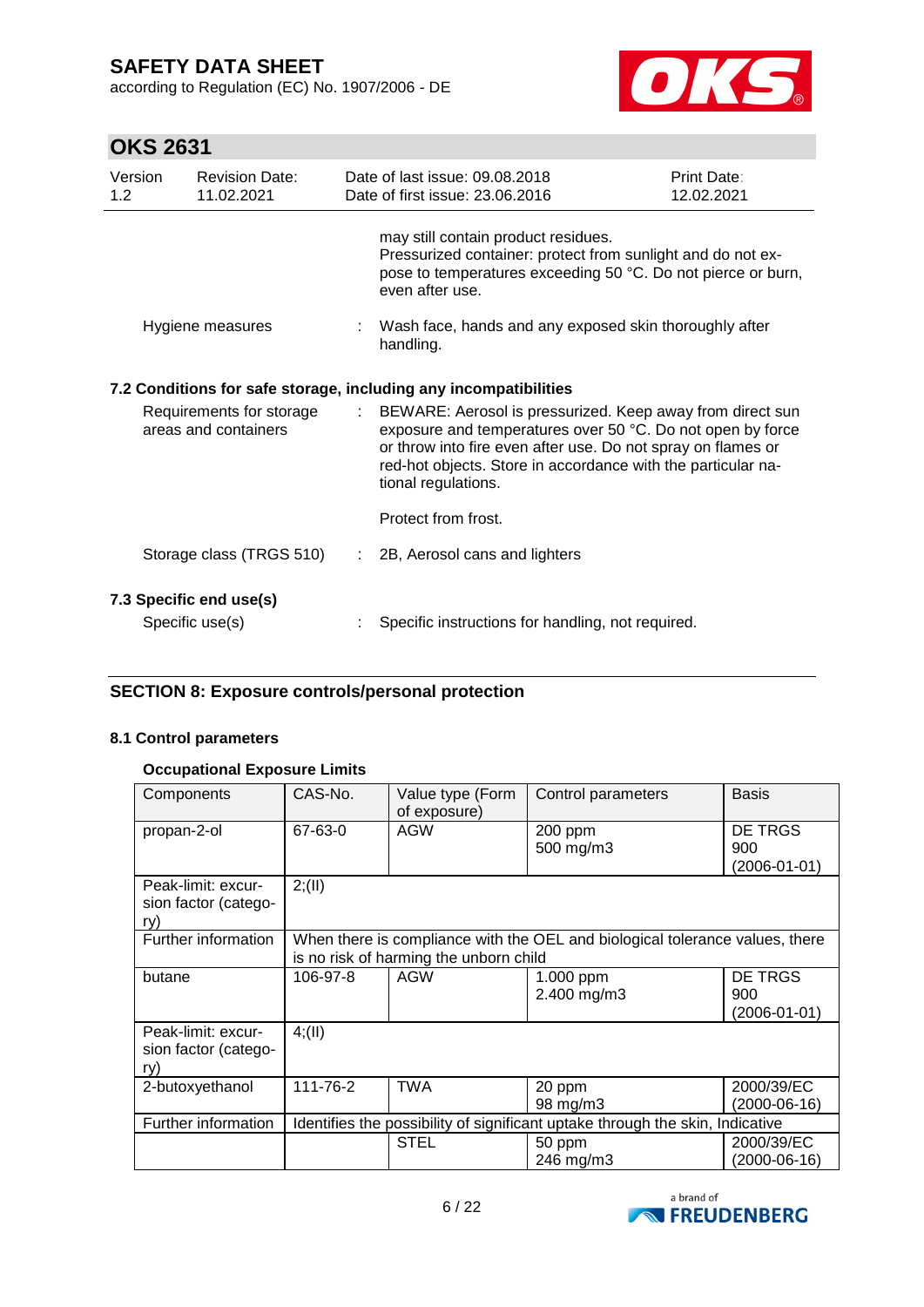according to Regulation (EC) No. 1907/2006 - DE



# **OKS 2631**

| Version | <b>Revision Date:</b> | Date of last issue: 09.08.2018  | <b>Print Date:</b> |
|---------|-----------------------|---------------------------------|--------------------|
| 1.2     | 11.02.2021            | Date of first issue: 23,06,2016 | 12.02.2021         |

| Further information                               | Identifies the possibility of significant uptake through the skin, Indicative                                                             |     |                            |                                |
|---------------------------------------------------|-------------------------------------------------------------------------------------------------------------------------------------------|-----|----------------------------|--------------------------------|
|                                                   |                                                                                                                                           | AGW | 10 ppm<br>49 mg/m3         | DE TRGS<br>900<br>(2019-03-29) |
| Peak-limit: excur-<br>sion factor (catego-<br>ry) | 2; (1)                                                                                                                                    |     |                            |                                |
| Further information                               | Skin absorption, When there is compliance with the OEL and biological toler-<br>ance values, there is no risk of harming the unborn child |     |                            |                                |
| propane                                           | 74-98-6                                                                                                                                   | AGW | $1.000$ ppm<br>1.800 mg/m3 | DE TRGS<br>900<br>(2006-01-01) |
| Peak-limit: excur-<br>sion factor (catego-<br>ry) | 4(11)                                                                                                                                     |     |                            |                                |

### **Biological occupational exposure limits**

| Substance name  | CAS-No.  | Control parameters                                         | Sampling time                                                                                                                        | <b>Basis</b>                             |
|-----------------|----------|------------------------------------------------------------|--------------------------------------------------------------------------------------------------------------------------------------|------------------------------------------|
| propan-2-ol     | 67-63-0  | Acetone: 25 mg/l<br>(Blood)                                | Immediately after<br>exposure or after<br>working hours                                                                              | <b>TRGS 903</b><br>$(2013 - 04 -$<br>04) |
|                 |          | Acetone: 25 mg/l<br>(Urine)                                | Immediately after<br>exposure or after<br>working hours                                                                              | <b>TRGS 903</b><br>$(2013 - 04 -$<br>04) |
| 2-butoxyethanol | 111-76-2 | butoxy acetic acid:<br>150 mg/g Creati-<br>nine<br>(Urine) | In case of long-<br>term exposure:<br>after more than<br>one shift, Immedi-<br>ately after expo-<br>sure or after work-<br>ing hours | <b>TRGS 903</b><br>$(2018-06-$<br>(07)   |
|                 |          | butoxy acetic acid:<br>100 mg/l<br>(Urine)                 | In case of long-<br>term exposure:<br>after more than<br>one shift                                                                   | <b>TRGS 903</b><br>$(2018-06-$<br>(07)   |

### **Derived No Effect Level (DNEL) according to Regulation (EC) No. 1907/2006:**

| Substance name  | End Use | Exposure routes | Potential health ef-<br>fects | Value                         |
|-----------------|---------|-----------------|-------------------------------|-------------------------------|
| 2-butoxyethanol | Workers | Inhalation      | Long-term systemic<br>effects | 98 mg/m3                      |
|                 | Workers | Inhalation      | Acute systemic ef-<br>fects   | 1091 mg/m3                    |
|                 | Workers | Skin contact    | Long-term systemic<br>effects | $125 \text{ mg/kg}$<br>bw/day |
|                 | Workers | Skin contact    | Acute systemic ef-<br>fects   | 89 mg/kg<br>bw/day            |
|                 | Workers | Inhalation      | Acute local effects           | 246 mg/m3                     |

## **Predicted No Effect Concentration (PNEC) according to Regulation (EC) No. 1907/2006:**

| Substance name  | Environmental Compartment | Value |
|-----------------|---------------------------|-------|
| 2-butoxyethanol | Fresh water               | ma/l  |

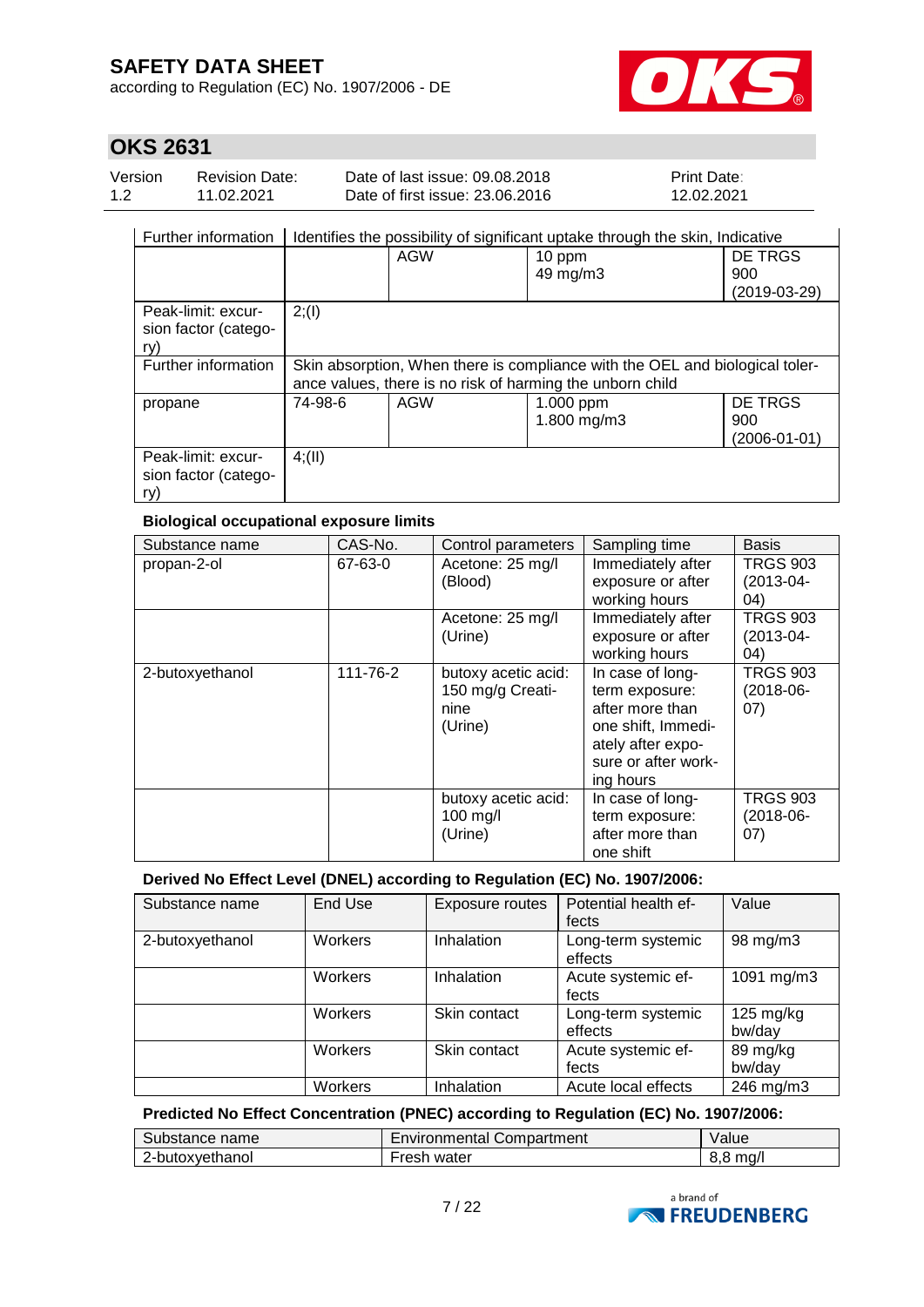according to Regulation (EC) No. 1907/2006 - DE



# **OKS 2631**

| Version | <b>Revision Date:</b> | Date of last issue: 09.08.2018  | <b>Print Date:</b> |
|---------|-----------------------|---------------------------------|--------------------|
| 1.2     | 11.02.2021            | Date of first issue: 23,06,2016 | 12.02.2021         |
|         |                       |                                 |                    |

| Marine water           | $0,88 \text{ mg/l}$ |
|------------------------|---------------------|
| Sewage treatment plant | 463 mg/l            |
| Fresh water sediment   | 34,6 mg/kg          |
| Marine sediment        | 3,46 mg/kg          |
| Soil                   | 2,33 mg/kg          |
| Oral                   | $0,02$ mg/kg        |

#### **8.2 Exposure controls**

### **Engineering measures**

Use only in an area equipped with explosion proof exhaust ventilation. Handle only in a place equipped with local exhaust (or other appropriate exhaust).

| Personal protective equipment                                         |                                                                                                                                                                                                                                                                                                                                             |  |  |  |  |
|-----------------------------------------------------------------------|---------------------------------------------------------------------------------------------------------------------------------------------------------------------------------------------------------------------------------------------------------------------------------------------------------------------------------------------|--|--|--|--|
| Eye protection                                                        | Safety glasses with side-shields                                                                                                                                                                                                                                                                                                            |  |  |  |  |
| Hand protection<br>Material<br>Break through time<br>Protective index | butyl-rubber<br>$> 10$ min<br>Class 1                                                                                                                                                                                                                                                                                                       |  |  |  |  |
| Remarks                                                               | Wear protective gloves. The break through time depends<br>amongst other things on the material, the thickness and the<br>type of glove and therefore has to be measured for each<br>case.<br>The selected protective gloves have to satisfy the specifica-<br>tions of Regulation (EU) 2016/425 and the standard EN 374<br>derived from it. |  |  |  |  |
| Respiratory protection                                                | Use respiratory protection unless adequate local exhaust<br>ventilation is provided or exposure assessment demonstrates<br>that exposures are within recommended exposure guidelines.                                                                                                                                                       |  |  |  |  |
| Filter type                                                           | Recommended Filter type:                                                                                                                                                                                                                                                                                                                    |  |  |  |  |
|                                                                       | Organic gas and low boiling vapour type (AX)                                                                                                                                                                                                                                                                                                |  |  |  |  |
| Protective measures                                                   | The type of protective equipment must be selected according<br>to the concentration and amount of the dangerous substance<br>at the specific workplace.<br>Choose body protection in relation to its type, to the concen-<br>tration and amount of dangerous substances, and to the spe-<br>cific work-place.                               |  |  |  |  |

## **SECTION 9: Physical and chemical properties**

## **9.1 Information on basic physical and chemical properties**

Appearance : aerosol

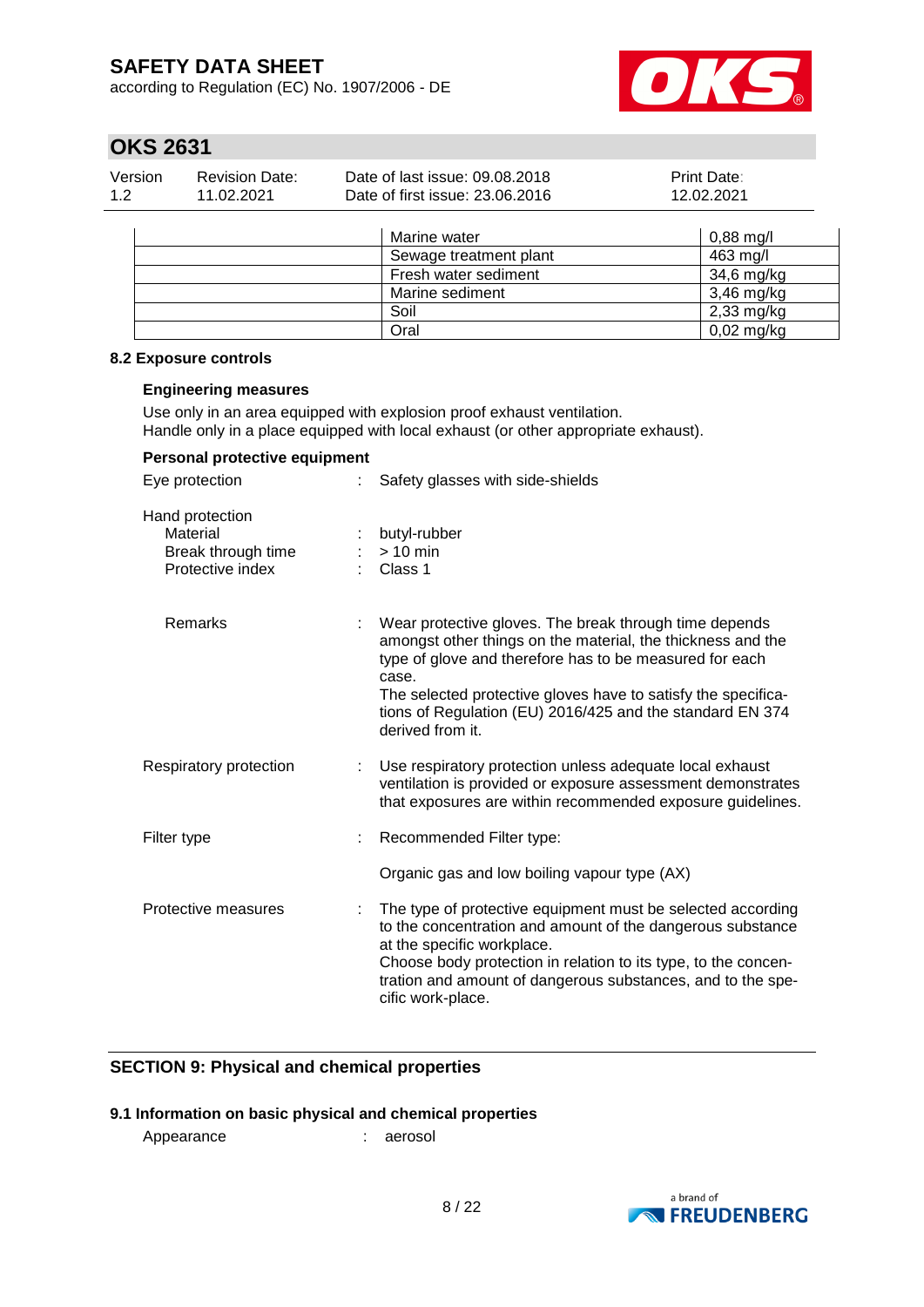according to Regulation (EC) No. 1907/2006 - DE



| Version<br>1.2 |                     | <b>Revision Date:</b><br>11.02.2021                   |                               | Date of last issue: 09.08.2018<br>Date of first issue: 23.06.2016      | Print Date:<br>12.02.2021 |
|----------------|---------------------|-------------------------------------------------------|-------------------------------|------------------------------------------------------------------------|---------------------------|
|                | Colour              |                                                       |                               | white                                                                  |                           |
|                | Odour               |                                                       |                               | characteristic                                                         |                           |
|                |                     | <b>Odour Threshold</b>                                | ÷                             | No data available                                                      |                           |
|                | pH                  |                                                       | ÷                             | 10 $(20 °C)$<br>Concentration: 100 %                                   |                           |
|                |                     | Melting point/range                                   |                               | No data available                                                      |                           |
|                |                     | Boiling point/boiling range                           | $\mathbb{Z}^{\times}$         | < 0 °C<br>(1.013 hPa)                                                  |                           |
|                | Flash point         |                                                       | ÷                             | < 0 °C<br>Method: Abel-Pensky                                          |                           |
|                |                     | Evaporation rate                                      | ÷                             | No data available                                                      |                           |
|                |                     | Flammability (solid, gas)                             |                               | : Extremely flammable aerosol.                                         |                           |
|                |                     | Upper explosion limit / Upper :<br>flammability limit |                               | 10,6 %(V)                                                              |                           |
|                |                     | Lower explosion limit / Lower :<br>flammability limit |                               | $2\%$ (V)                                                              |                           |
|                |                     | Vapour pressure                                       | $\mathcal{I}^{\mathcal{I}}$ . | 48 hPa (20 °C)                                                         |                           |
|                |                     | Relative vapour density                               | ÷                             | No data available                                                      |                           |
|                |                     | Relative density                                      |                               | 0,989 (20 °C)<br>Reference substance: Water<br>The value is calculated |                           |
|                | Density             |                                                       |                               | $0,99$ g/cm3<br>(20 °C)                                                |                           |
|                | <b>Bulk density</b> |                                                       |                               | No data available                                                      |                           |
|                | Solubility(ies)     | Water solubility                                      | ÷                             | soluble                                                                |                           |
|                |                     | Solubility in other solvents                          | ÷                             | No data available                                                      |                           |
|                | octanol/water       | Partition coefficient: n-                             |                               | No data available                                                      |                           |
|                |                     | Auto-ignition temperature                             | ÷                             | No data available                                                      |                           |
|                |                     | Decomposition temperature                             | ÷                             | No data available                                                      |                           |

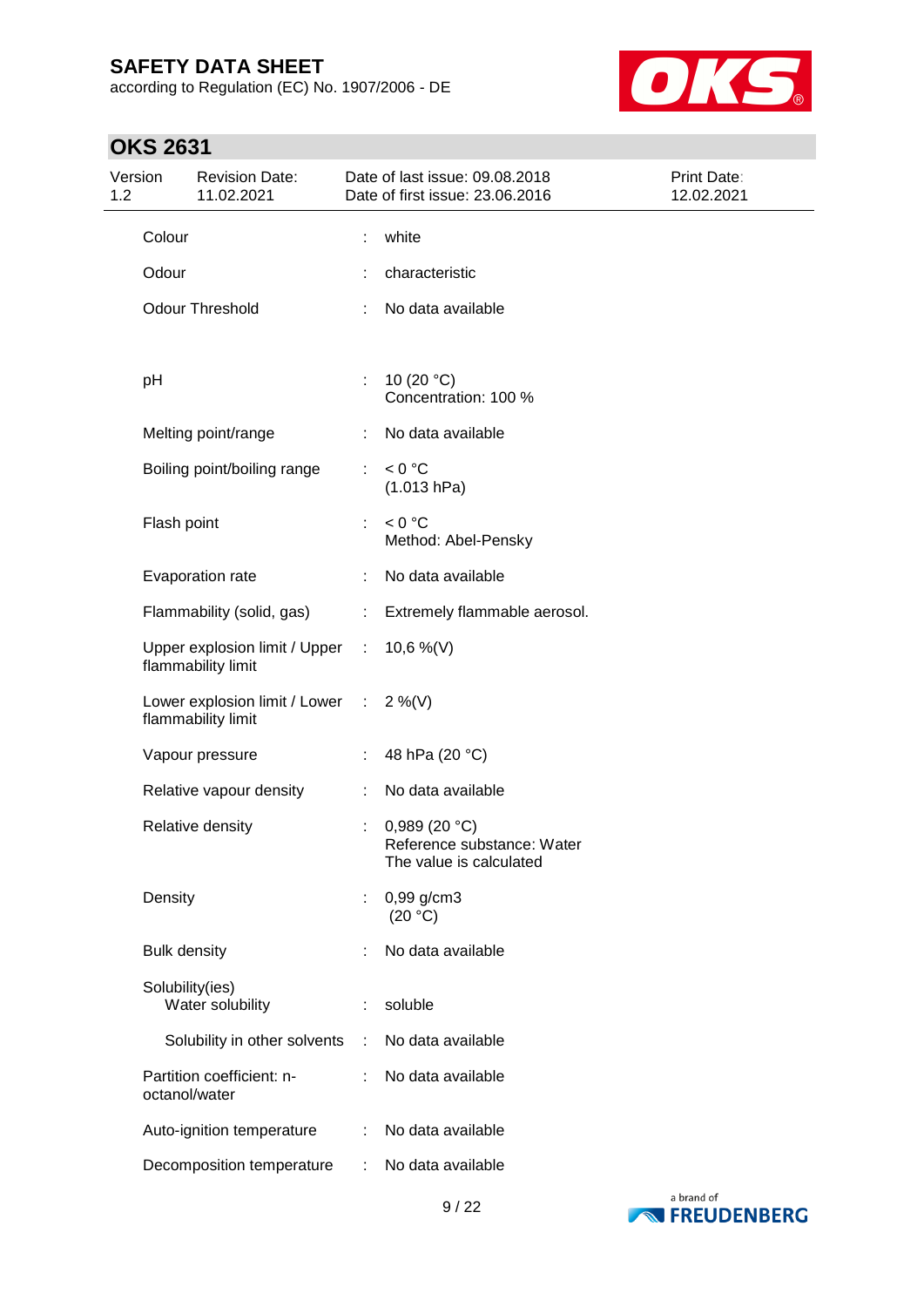according to Regulation (EC) No. 1907/2006 - DE



# **OKS 2631**

| Version<br>1.2 | <b>Revision Date:</b><br>11.02.2021                         |                           | Date of last issue: 09.08.2018<br>Date of first issue: 23.06.2016 | <b>Print Date:</b><br>12.02.2021 |
|----------------|-------------------------------------------------------------|---------------------------|-------------------------------------------------------------------|----------------------------------|
|                | Viscosity<br>Viscosity, dynamic                             | ÷.                        | No data available                                                 |                                  |
|                | Viscosity, kinematic                                        | $\mathbb{Z}^{\mathbb{Z}}$ | $<$ 20,5 mm2/s (40 °C)                                            |                                  |
|                | <b>Explosive properties</b>                                 | ÷                         | Not explosive                                                     |                                  |
|                | Oxidizing properties                                        | ÷                         | No data available                                                 |                                  |
|                | 9.2 Other information<br>Sublimation point<br>Self-ignition | ÷<br>÷                    | No data available<br>No data available                            |                                  |
|                |                                                             |                           |                                                                   |                                  |

## **SECTION 10: Stability and reactivity**

#### **10.1 Reactivity**

No hazards to be specially mentioned.

### **10.2 Chemical stability**

Stable under normal conditions.

### **10.3 Possibility of hazardous reactions**

Hazardous reactions : No dangerous reaction known under conditions of normal use.

## **10.4 Conditions to avoid**

Conditions to avoid : Heat, flames and sparks.

#### **10.5 Incompatible materials**

Materials to avoid : Oxidizing agents

## **10.6 Hazardous decomposition products**

No decomposition if stored and applied as directed.

### **SECTION 11: Toxicological information**

### **11.1 Information on toxicological effects**

#### **Acute toxicity**

#### **Product:**

| Acute oral toxicity       | Acute toxicity estimate: $> 2.000$ mg/kg<br>Method: Calculation method |
|---------------------------|------------------------------------------------------------------------|
| Acute inhalation toxicity | Acute toxicity estimate: $>$ 5 mg/l                                    |



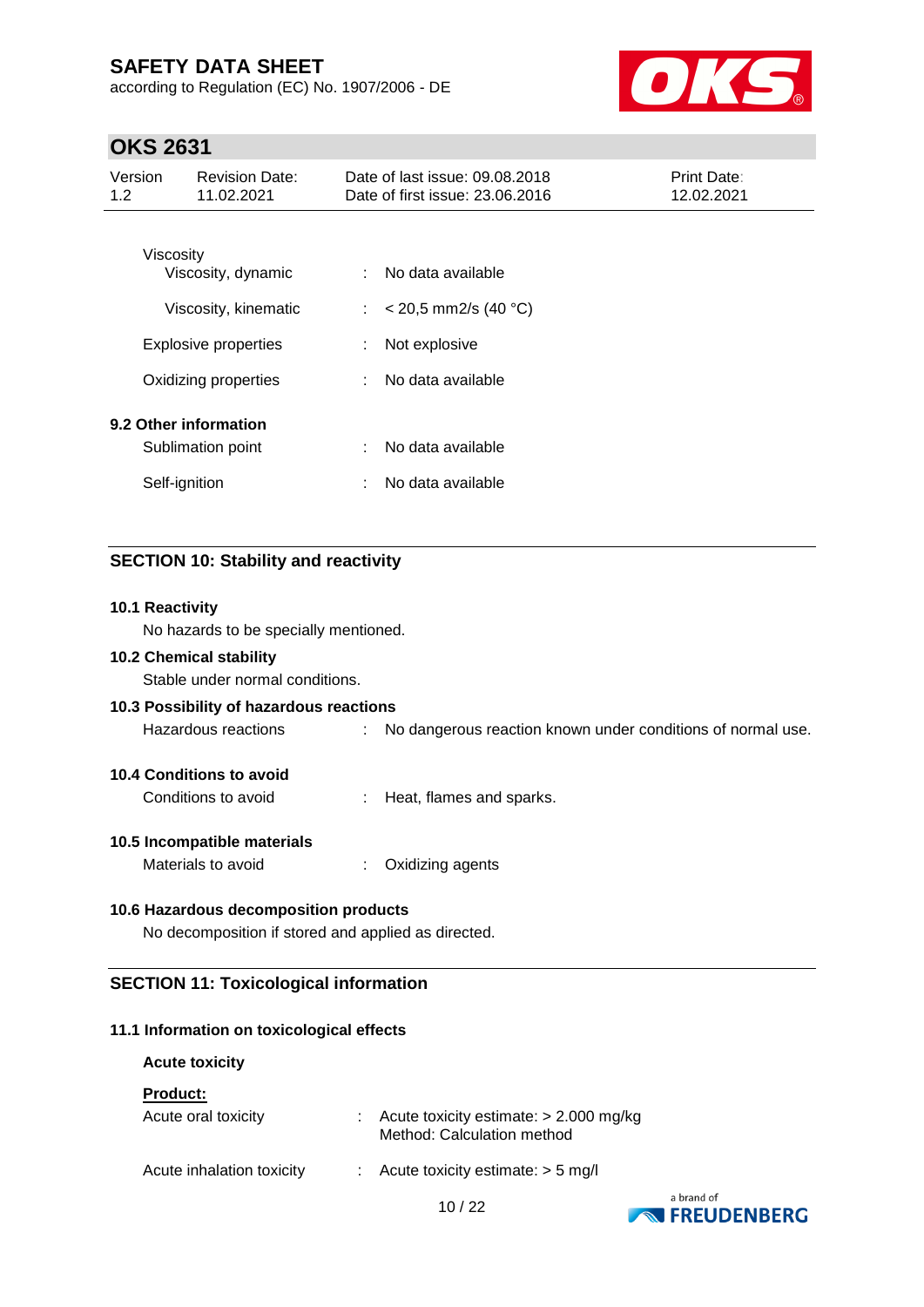according to Regulation (EC) No. 1907/2006 - DE



| Version<br>1.2  | <b>Revision Date:</b><br>11.02.2021 |                           | Date of last issue: 09.08.2018<br>Date of first issue: 23.06.2016                        | Print Date:<br>12.02.2021 |
|-----------------|-------------------------------------|---------------------------|------------------------------------------------------------------------------------------|---------------------------|
|                 |                                     |                           | Exposure time: 4 h<br>Test atmosphere: dust/mist<br>Method: Calculation method           |                           |
|                 |                                     |                           | Symptoms: Inhalation may provoke the following symptoms:,<br>Respiratory disorder        |                           |
|                 | Acute dermal toxicity               |                           | : Acute toxicity estimate: $> 2.000$ mg/kg<br>Method: Calculation method                 |                           |
|                 | Components:                         |                           |                                                                                          |                           |
|                 | propan-2-ol:                        |                           |                                                                                          |                           |
|                 | Acute oral toxicity                 | ÷.                        | LD50 Oral (Rat): 5.840 mg/kg                                                             |                           |
|                 | 2-butoxyethanol:                    |                           |                                                                                          |                           |
|                 | Acute oral toxicity                 |                           | LD50 (Rat): 1.746 mg/kg                                                                  |                           |
|                 | Acute inhalation toxicity           |                           | Assessment: The component/mixture is moderately toxic after<br>short term inhalation.    |                           |
|                 | Acute dermal toxicity               | $\mathbb{R}^{\mathbb{Z}}$ | Assessment: The component/mixture is moderately toxic after<br>single contact with skin. |                           |
| butane:         | Acute inhalation toxicity           | t.                        | LC50 (Rat): 658 mg/l<br>Exposure time: 4 h<br>Test atmosphere: gas                       |                           |
|                 | <b>Skin corrosion/irritation</b>    |                           |                                                                                          |                           |
| <b>Product:</b> |                                     |                           |                                                                                          |                           |
| Remarks         |                                     |                           | This information is not available.                                                       |                           |
|                 | Components:                         |                           |                                                                                          |                           |
|                 | 2-butoxyethanol:                    |                           |                                                                                          |                           |
| Species         |                                     |                           | Rabbit                                                                                   |                           |
| Result          | Assessment                          |                           | Irritating to skin.<br>Irritating to skin.                                               |                           |
|                 |                                     |                           |                                                                                          |                           |
|                 | Serious eye damage/eye irritation   |                           |                                                                                          |                           |
| Product:        |                                     |                           |                                                                                          |                           |
| <b>Remarks</b>  |                                     |                           | Irritating to eyes.                                                                      |                           |
|                 | Components:                         |                           |                                                                                          |                           |
|                 | propan-2-ol:                        |                           |                                                                                          |                           |
|                 |                                     |                           |                                                                                          |                           |

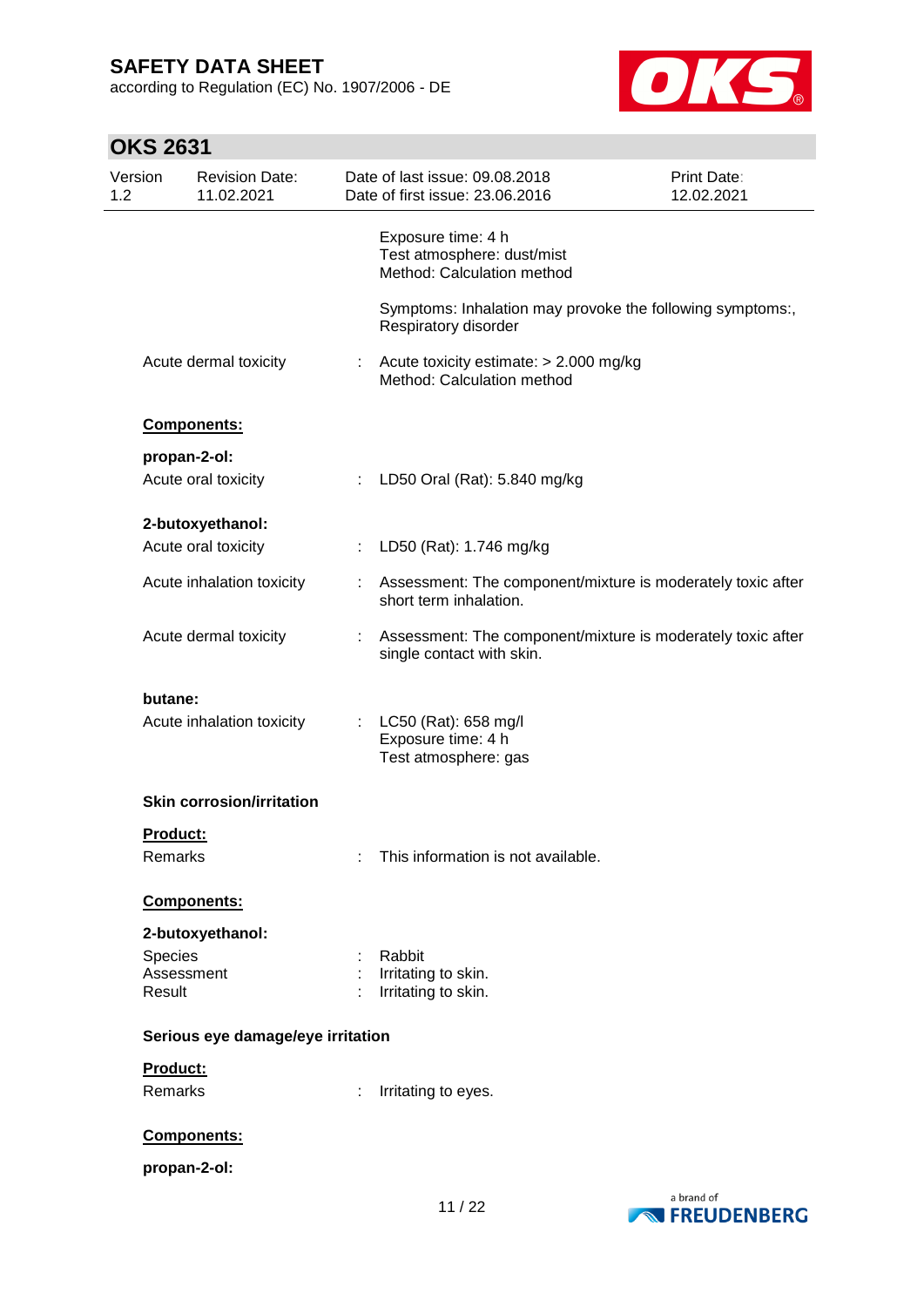according to Regulation (EC) No. 1907/2006 - DE



| Version<br>1.2    | <b>Revision Date:</b><br>11.02.2021      |   | Date of last issue: 09.08.2018<br>Date of first issue: 23.06.2016          | <b>Print Date:</b><br>12.02.2021 |
|-------------------|------------------------------------------|---|----------------------------------------------------------------------------|----------------------------------|
| Result            |                                          | ÷ | Irritating to eyes.                                                        |                                  |
|                   | 2-butoxyethanol:                         |   |                                                                            |                                  |
| Species<br>Result | Assessment                               |   | Rabbit<br>Irritating to eyes.<br>Irritating to eyes.                       |                                  |
|                   | <b>Respiratory or skin sensitisation</b> |   |                                                                            |                                  |
| Product:          |                                          |   |                                                                            |                                  |
| <b>Remarks</b>    |                                          |   | This information is not available.                                         |                                  |
|                   | Components:                              |   |                                                                            |                                  |
|                   | 2-butoxyethanol:                         |   |                                                                            |                                  |
|                   | <b>Test Type</b>                         |   | <b>Maximisation Test</b>                                                   |                                  |
| <b>Species</b>    | Assessment                               |   | : Guinea pig<br>Did not cause sensitisation on laboratory animals.         |                                  |
| Result            |                                          |   | Did not cause sensitisation on laboratory animals.                         |                                  |
|                   | <b>Germ cell mutagenicity</b>            |   |                                                                            |                                  |
| Product:          |                                          |   |                                                                            |                                  |
|                   | Genotoxicity in vitro                    |   | : Remarks: No data available                                               |                                  |
|                   | Genotoxicity in vivo                     |   | : Remarks: No data available                                               |                                  |
|                   | <b>Components:</b>                       |   |                                                                            |                                  |
|                   | 2-butoxyethanol:                         |   |                                                                            |                                  |
|                   | sessment                                 |   | Germ cell mutagenicity-As- : In vitro tests did not show mutagenic effects |                                  |
|                   | Carcinogenicity                          |   |                                                                            |                                  |
| Product:          |                                          |   |                                                                            |                                  |
| Remarks           |                                          |   | No data available                                                          |                                  |
|                   | Components:                              |   |                                                                            |                                  |
|                   | 2-butoxyethanol:                         |   |                                                                            |                                  |
| ment              | Carcinogenicity - Assess-                |   | : Animal testing did not show any carcinogenic effects.                    |                                  |
|                   | <b>Reproductive toxicity</b>             |   |                                                                            |                                  |
| Product:          |                                          |   |                                                                            |                                  |
|                   | Effects on fertility                     |   | : Remarks: No data available                                               |                                  |

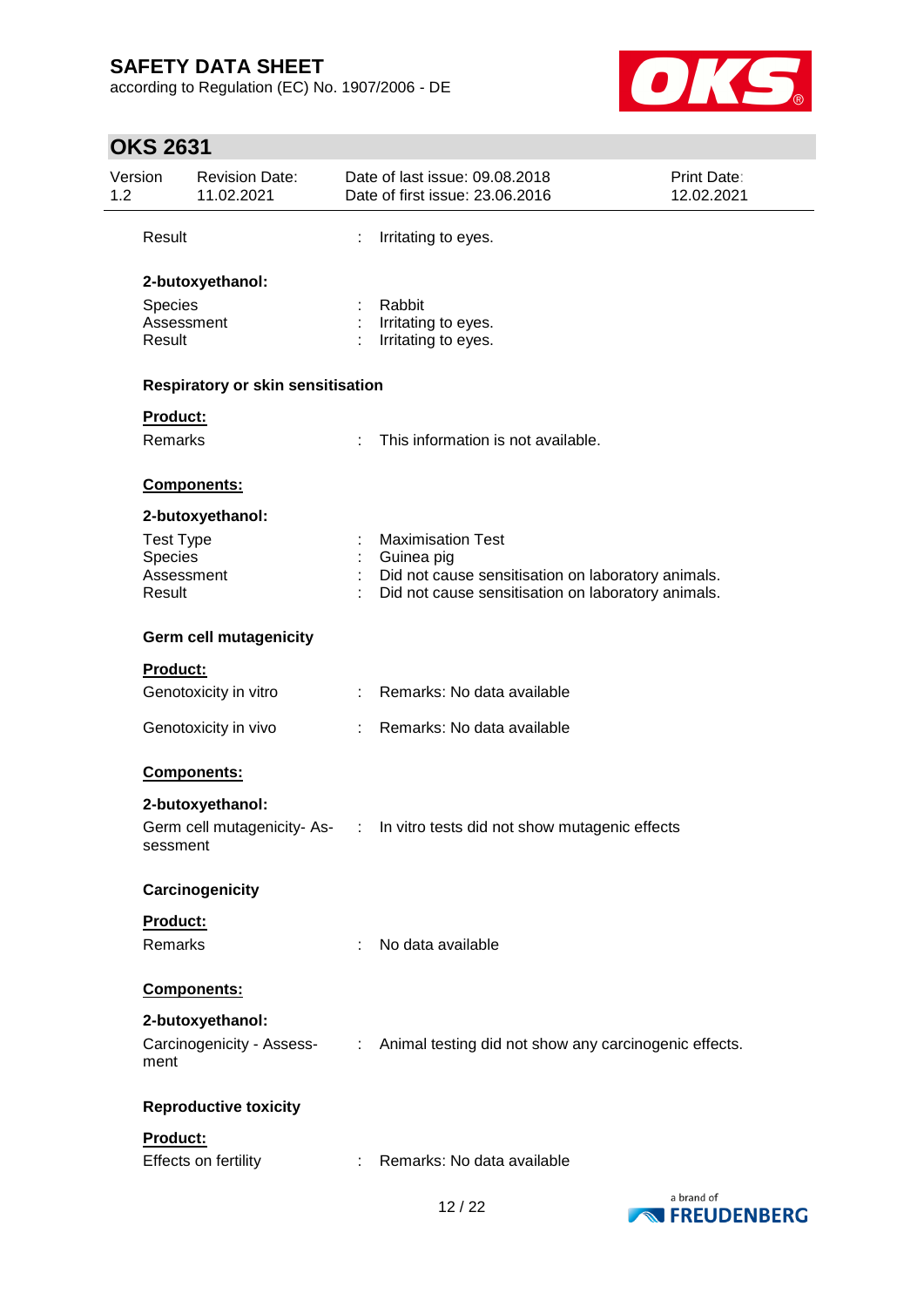according to Regulation (EC) No. 1907/2006 - DE



| Version<br>1.2 | <b>Revision Date:</b><br>11.02.2021                         |  | Date of last issue: 09.08.2018<br>Print Date:<br>Date of first issue: 23.06.2016<br>12.02.2021      |            |  |
|----------------|-------------------------------------------------------------|--|-----------------------------------------------------------------------------------------------------|------------|--|
|                |                                                             |  |                                                                                                     |            |  |
| ment           | Effects on foetal develop-                                  |  | : Remarks: No data available                                                                        |            |  |
|                | Components:                                                 |  |                                                                                                     |            |  |
|                | 2-butoxyethanol:<br>Reproductive toxicity - As-<br>sessment |  | No toxicity to reproduction<br>Animal testing did not show any effects on foetal develop-<br>ment.  |            |  |
|                | <b>STOT - single exposure</b>                               |  |                                                                                                     |            |  |
|                | Components:                                                 |  |                                                                                                     |            |  |
|                | propan-2-ol:<br>Assessment                                  |  | May cause drowsiness or dizziness.                                                                  |            |  |
|                | 2-butoxyethanol:                                            |  |                                                                                                     |            |  |
|                | Assessment                                                  |  | The substance or mixture is not classified as specific target<br>organ toxicant, single exposure.   |            |  |
|                | <b>STOT - repeated exposure</b>                             |  |                                                                                                     |            |  |
|                | Components:                                                 |  |                                                                                                     |            |  |
|                | 2-butoxyethanol:<br>Assessment                              |  | The substance or mixture is not classified as specific target<br>organ toxicant, repeated exposure. |            |  |
|                | <b>Repeated dose toxicity</b>                               |  |                                                                                                     |            |  |
|                | <b>Product:</b>                                             |  |                                                                                                     |            |  |
|                | Remarks                                                     |  | This information is not available.                                                                  |            |  |
|                | <b>Aspiration toxicity</b>                                  |  |                                                                                                     |            |  |
|                | <b>Product:</b><br>This information is not available.       |  |                                                                                                     |            |  |
|                | <b>Components:</b>                                          |  |                                                                                                     |            |  |
|                | 2-butoxyethanol:<br>No aspiration toxicity classification   |  |                                                                                                     |            |  |
|                | <b>Further information</b>                                  |  |                                                                                                     |            |  |
|                | Product:<br>Remarks                                         |  | Information given is based on data on the components and                                            |            |  |
|                |                                                             |  | 1010                                                                                                | a brand of |  |

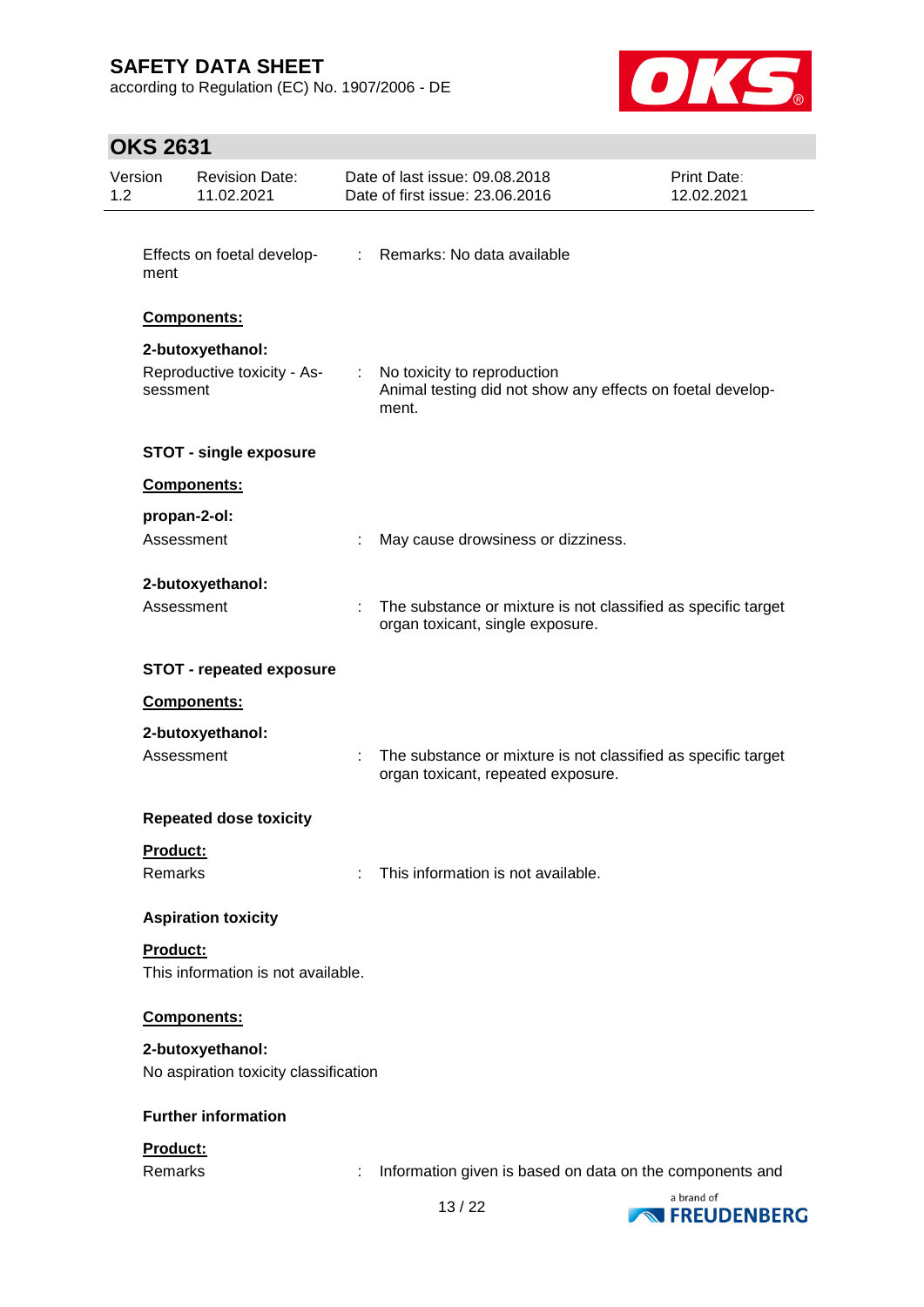according to Regulation (EC) No. 1907/2006 - DE



# **OKS 2631**

| Version | Revision Date: | Date of last issue: 09.08.2018  | <b>Print Date:</b> |
|---------|----------------|---------------------------------|--------------------|
| 1.2     | 11.02.2021     | Date of first issue: 23,06,2016 | 12.02.2021         |

the toxicology of similar products.

## **SECTION 12: Ecological information**

#### **12.1 Toxicity**

| <b>Product:</b>                                                                     |                                                                                                                                                        |
|-------------------------------------------------------------------------------------|--------------------------------------------------------------------------------------------------------------------------------------------------------|
| Toxicity to fish                                                                    | Remarks: No data available                                                                                                                             |
| Toxicity to daphnia and other : Remarks: No data available<br>aquatic invertebrates |                                                                                                                                                        |
| Toxicity to algae/aquatic<br>plants                                                 | : Remarks: No data available                                                                                                                           |
| Toxicity to microorganisms                                                          | Remarks: No data available                                                                                                                             |
| Components:                                                                         |                                                                                                                                                        |
| 2-butoxyethanol:                                                                    |                                                                                                                                                        |
| Toxicity to fish                                                                    | LC50 (Oncorhynchus mykiss (rainbow trout)): 1.474 mg/l<br>Exposure time: 96 h<br>Test Type: static test<br>Method: OECD Test Guideline 203             |
| Toxicity to daphnia and other :<br>aquatic invertebrates                            | EC50 (Daphnia magna (Water flea)): 1.550 mg/l<br>Exposure time: 48 h<br>Test Type: Immobilization<br>Method: OECD Test Guideline 202                   |
| Toxicity to algae/aquatic<br>plants                                                 | EC50 (Pseudokirchneriella subcapitata (green algae)): 1.840<br>mg/l<br>Exposure time: 72 h<br>Method: OECD Test Guideline 201                          |
| Toxicity to fish (Chronic tox-<br>icity)                                            | $NOEC:$ > 100 mg/l<br>Exposure time: 21 d<br>Species: Danio rerio (zebra fish)                                                                         |
| Toxicity to daphnia and other :<br>aquatic invertebrates (Chron-<br>ic toxicity)    | NOEC: 100 mg/l<br>Exposure time: 21 d<br>Species: Daphnia magna (Water flea)<br><b>Test Type: Reproduction Test</b><br>Method: OECD Test Guideline 211 |

### **12.2 Persistence and degradability**

### **Product:**

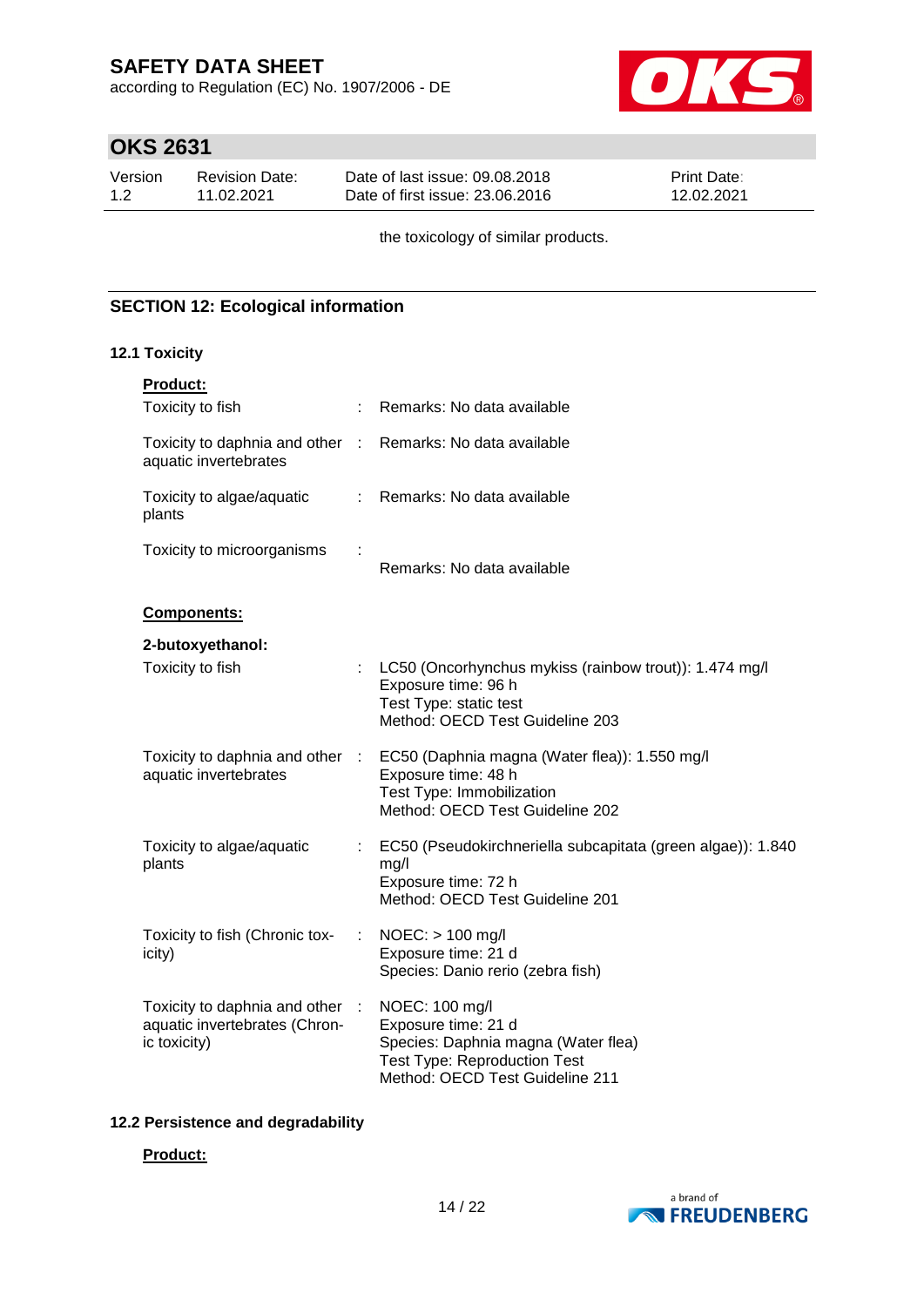according to Regulation (EC) No. 1907/2006 - DE



| Version<br>1.2 |                 | <b>Revision Date:</b><br>11.02.2021        |                | Date of last issue: 09.08.2018<br>Date of first issue: 23.06.2016                                                                                                                                                       | Print Date:<br>12.02.2021 |
|----------------|-----------------|--------------------------------------------|----------------|-------------------------------------------------------------------------------------------------------------------------------------------------------------------------------------------------------------------------|---------------------------|
|                |                 | Biodegradability                           |                | Remarks: No data available                                                                                                                                                                                              |                           |
|                | ity             | Physico-chemical removabil- :              |                | Remarks: No data available                                                                                                                                                                                              |                           |
|                |                 | Components:                                |                |                                                                                                                                                                                                                         |                           |
|                |                 | propan-2-ol:                               |                |                                                                                                                                                                                                                         |                           |
|                |                 | Biodegradability                           |                | Result: Readily biodegradable.                                                                                                                                                                                          |                           |
|                |                 | 2-butoxyethanol:                           |                |                                                                                                                                                                                                                         |                           |
|                |                 | Biodegradability                           | t              | Test Type: aerobic<br>Result: rapidly biodegradable<br>Biodegradation: 90 %<br>Exposure time: 28 d<br>Method: OECD Test Guideline 301B                                                                                  |                           |
|                |                 | 12.3 Bioaccumulative potential             |                |                                                                                                                                                                                                                         |                           |
|                | <b>Product:</b> |                                            |                |                                                                                                                                                                                                                         |                           |
|                |                 | Bioaccumulation                            |                | Remarks: This mixture contains no substance considered to<br>be persistent, bioaccumulating and toxic (PBT).<br>This mixture contains no substance considered to be very<br>persistent and very bioaccumulating (vPvB). |                           |
|                |                 | Components:                                |                |                                                                                                                                                                                                                         |                           |
|                |                 | propan-2-ol:                               |                |                                                                                                                                                                                                                         |                           |
|                |                 | Bioaccumulation                            |                | Remarks: Bioaccumulation is unlikely.                                                                                                                                                                                   |                           |
|                |                 | Partition coefficient: n-<br>octanol/water |                | log Pow: 0,05                                                                                                                                                                                                           |                           |
|                |                 | 2-butoxyethanol:                           |                |                                                                                                                                                                                                                         |                           |
|                |                 | Bioaccumulation                            | ÷              | Bioconcentration factor (BCF): 2,5                                                                                                                                                                                      |                           |
|                |                 |                                            |                |                                                                                                                                                                                                                         |                           |
|                |                 | Partition coefficient: n-<br>octanol/water |                | log Pow: 0,81 (25 °C)<br>Method: OECD Test Guideline 107                                                                                                                                                                |                           |
|                | butane:         |                                            |                |                                                                                                                                                                                                                         |                           |
|                |                 | Partition coefficient: n-<br>octanol/water | $\mathbb{R}^n$ | log Pow: 2,89<br>Method: OECD Test Guideline 107                                                                                                                                                                        |                           |
|                | propane:        |                                            |                |                                                                                                                                                                                                                         |                           |
|                |                 | Partition coefficient: n-<br>octanol/water | ÷              | log Pow: 2,36                                                                                                                                                                                                           |                           |

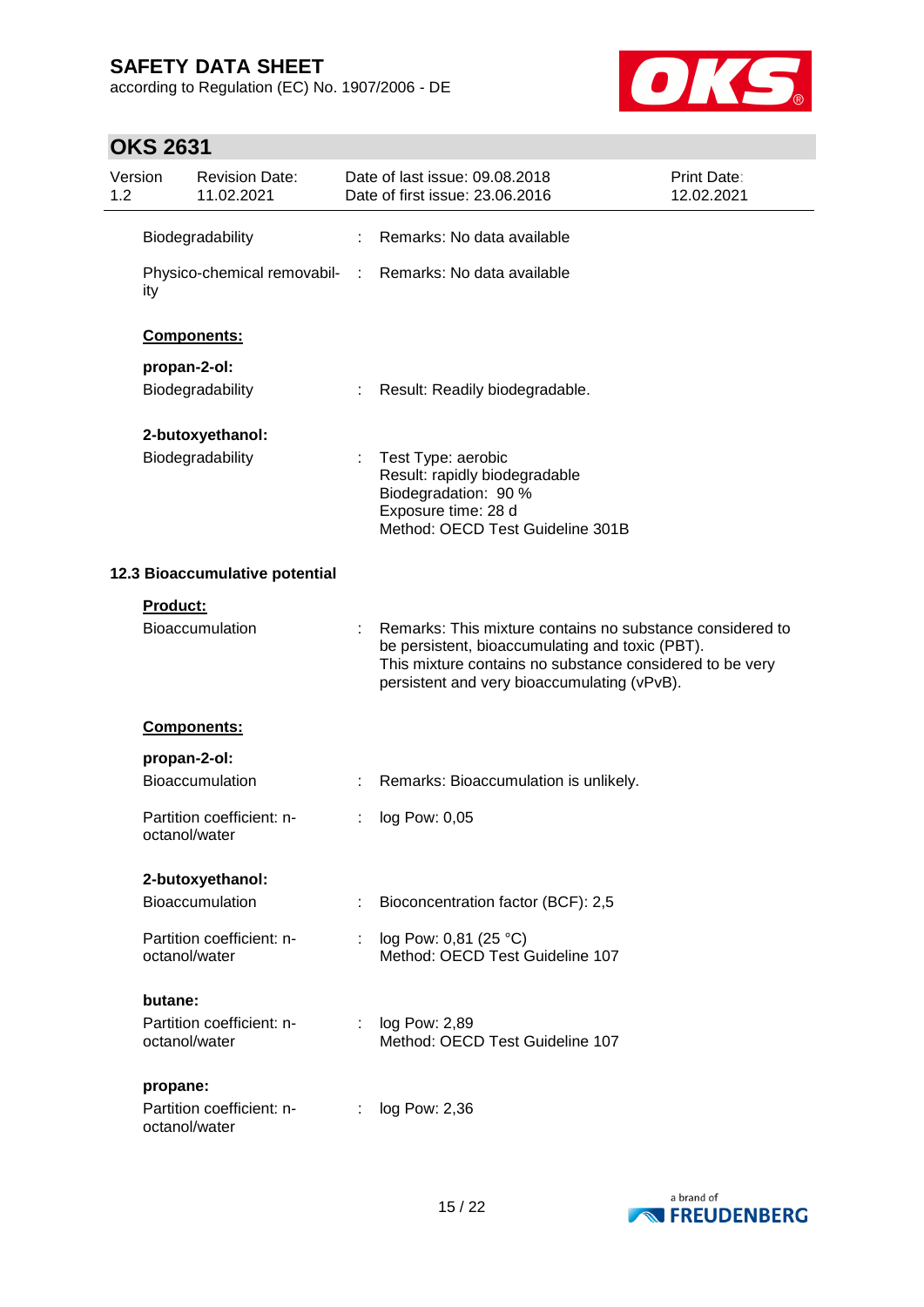according to Regulation (EC) No. 1907/2006 - DE



# **OKS 2631**

| Version | Revision Date: | Date of last issue: 09.08.2018  | <b>Print Date:</b> |
|---------|----------------|---------------------------------|--------------------|
| 1.2     | 11.02.2021     | Date of first issue: 23.06.2016 | 12.02.2021         |
|         |                |                                 |                    |

### **12.4 Mobility in soil**

| <b>Product:</b>                                    |                              |
|----------------------------------------------------|------------------------------|
| Mobility                                           | : Remarks: No data available |
| Distribution among environ-<br>mental compartments | : Remarks: No data available |

## **12.5 Results of PBT and vPvB assessment**

| Assessment                 | : This substance/mixture contains no components considered<br>to be either persistent, bioaccumulative and toxic (PBT), or<br>very persistent and very bioaccumulative (vPvB) at levels of<br>$0.1\%$ or higher |
|----------------------------|-----------------------------------------------------------------------------------------------------------------------------------------------------------------------------------------------------------------|
| 12.6 Other adverse effects |                                                                                                                                                                                                                 |

### **Product:**

| Additional ecological infor-<br>mation | $\therefore$ No information on ecology is available. |
|----------------------------------------|------------------------------------------------------|
|----------------------------------------|------------------------------------------------------|

## **SECTION 13: Disposal considerations**

| 13.1 Waste treatment methods |                                                                                                                                                                                                                     |
|------------------------------|---------------------------------------------------------------------------------------------------------------------------------------------------------------------------------------------------------------------|
| Product                      | Do not dispose of with domestic refuse.<br>Dispose of as hazardous waste in compliance with local and<br>national regulations.                                                                                      |
|                              | Waste codes should be assigned by the user based on the<br>application for which the product was used.                                                                                                              |
| Contaminated packaging       | Packaging that is not properly emptied must be disposed of as<br>the unused product.<br>Offer empty spray cans to an established disposal company.<br>Pressurized container: Do not pierce or burn, even after use. |
|                              | The following Waste Codes are only suggestions:                                                                                                                                                                     |
| Waste Code                   | unused product, packagings not completely emptied<br>16 05 04*, gases in pressure containers (including halons)<br>containing hazardous substances                                                                  |

## **SECTION 14: Transport information**

**14.1 UN number**

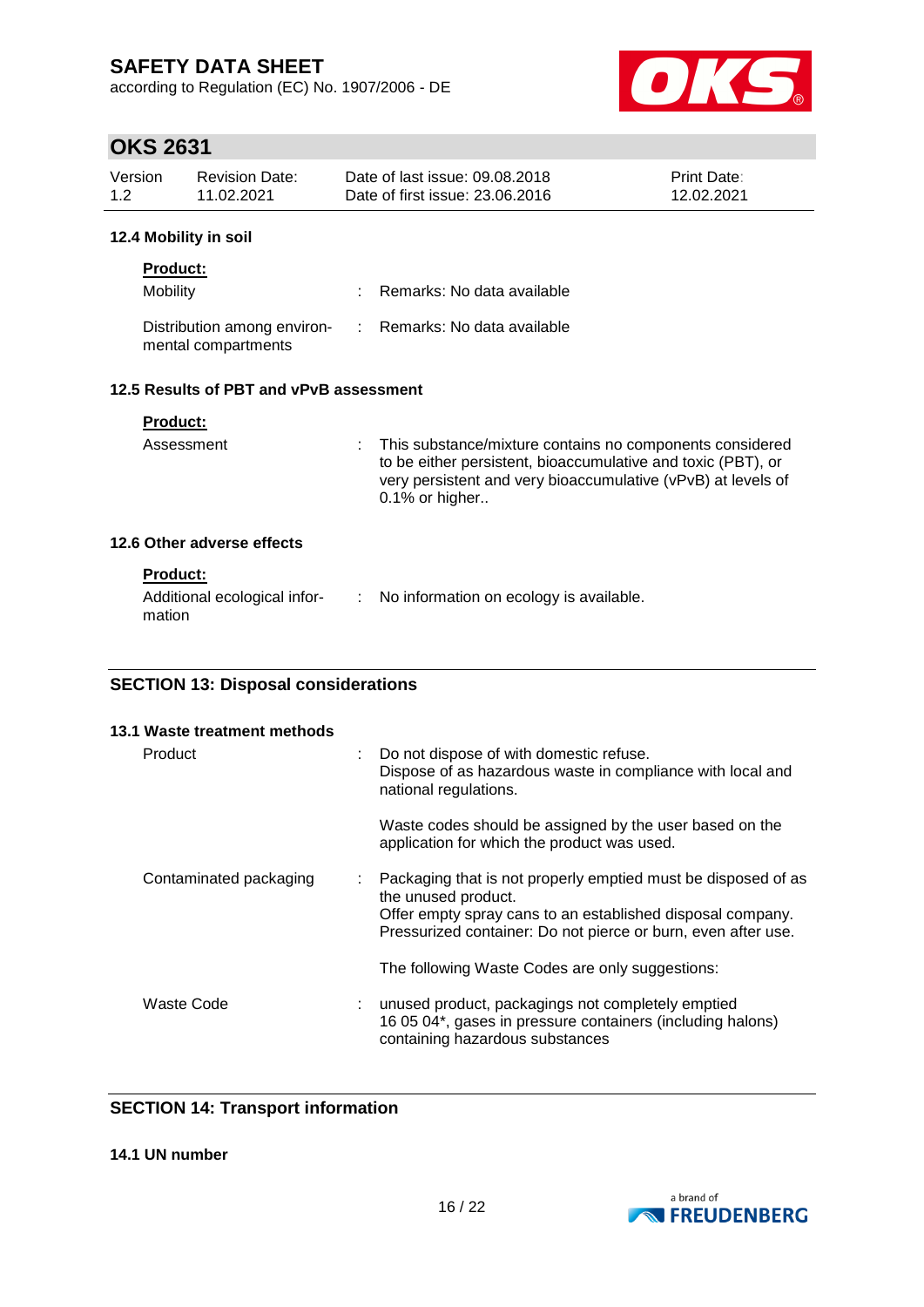according to Regulation (EC) No. 1907/2006 - DE



| Version<br>1.2 |             | <b>Revision Date:</b><br>11.02.2021               |    | Date of last issue: 09.08.2018<br>Date of first issue: 23.06.2016 | Print Date:<br>12.02.2021 |
|----------------|-------------|---------------------------------------------------|----|-------------------------------------------------------------------|---------------------------|
|                |             |                                                   |    |                                                                   |                           |
|                | <b>ADN</b>  |                                                   | ÷  | <b>UN 1950</b>                                                    |                           |
|                | <b>ADR</b>  |                                                   |    | <b>UN 1950</b>                                                    |                           |
|                | <b>RID</b>  |                                                   |    | <b>UN 1950</b>                                                    |                           |
|                | <b>IMDG</b> |                                                   |    | <b>UN 1950</b>                                                    |                           |
|                | <b>IATA</b> |                                                   |    | <b>UN 1950</b>                                                    |                           |
|                |             | 14.2 UN proper shipping name                      |    |                                                                   |                           |
|                | <b>ADN</b>  |                                                   | ÷. | <b>AEROSOLS</b>                                                   |                           |
|                | <b>ADR</b>  |                                                   |    | <b>AEROSOLS</b>                                                   |                           |
|                | <b>RID</b>  |                                                   |    | <b>AEROSOLS</b>                                                   |                           |
|                | <b>IMDG</b> |                                                   |    | <b>AEROSOLS</b>                                                   |                           |
|                | <b>IATA</b> |                                                   |    | Aerosols, flammable                                               |                           |
|                |             | 14.3 Transport hazard class(es)                   |    |                                                                   |                           |
|                | <b>ADN</b>  |                                                   | ÷. | 2                                                                 |                           |
|                | <b>ADR</b>  |                                                   |    | $\overline{2}$                                                    |                           |
|                | <b>RID</b>  |                                                   | ÷. | 2                                                                 |                           |
|                | <b>IMDG</b> |                                                   | ÷. | 2.1                                                               |                           |
|                | <b>IATA</b> |                                                   | ÷. | 2.1                                                               |                           |
|                |             | 14.4 Packing group                                |    |                                                                   |                           |
|                | <b>ADN</b>  |                                                   |    |                                                                   |                           |
|                |             | Packing group                                     |    | Not assigned by regulation                                        |                           |
|                | Labels      | <b>Classification Code</b>                        |    | 5F<br>2.1                                                         |                           |
|                | <b>ADR</b>  |                                                   |    |                                                                   |                           |
|                |             | Packing group                                     |    | Not assigned by regulation                                        |                           |
|                | Labels      | <b>Classification Code</b>                        |    | 5F<br>2.1                                                         |                           |
|                |             | Tunnel restriction code                           |    | (D)                                                               |                           |
|                | <b>RID</b>  |                                                   |    |                                                                   |                           |
|                |             | Packing group<br><b>Classification Code</b>       |    | Not assigned by regulation<br>5F                                  |                           |
|                |             | <b>Hazard Identification Number</b>               |    | 23                                                                |                           |
|                | Labels      |                                                   |    | 2.1                                                               |                           |
|                | <b>IMDG</b> | Packing group                                     |    | Not assigned by regulation                                        |                           |
|                | Labels      |                                                   |    | 2.1                                                               |                           |
|                | EmS Code    |                                                   | ×, | $F-D, S-U$                                                        |                           |
|                |             | <b>IATA (Cargo)</b><br>Packing instruction (cargo |    | 203                                                               |                           |
|                | aircraft)   |                                                   |    |                                                                   |                           |
|                |             | Packing instruction (LQ)                          | t. | Y203                                                              |                           |

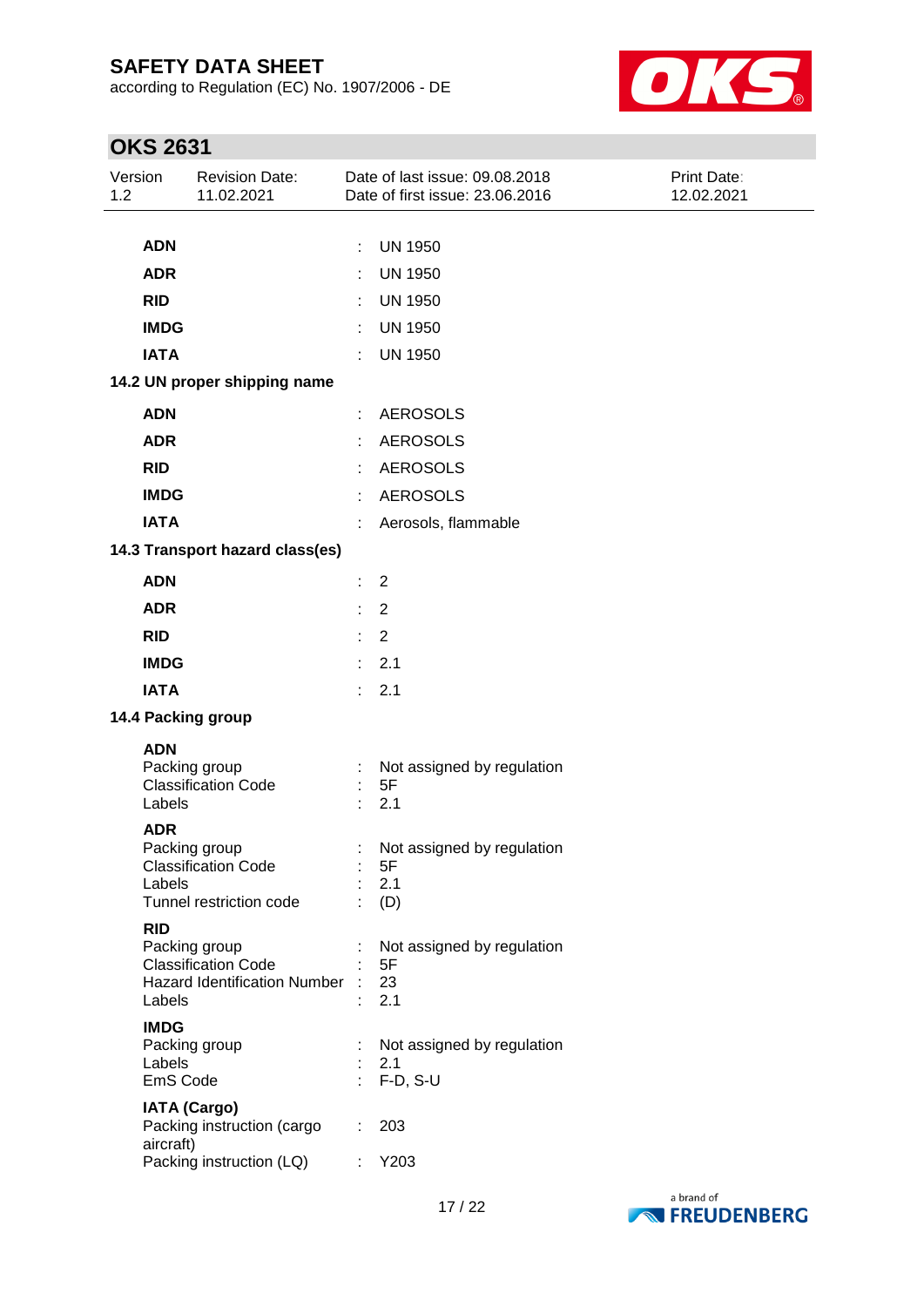according to Regulation (EC) No. 1907/2006 - DE



## **OKS 2631**

| Version<br>1.2 |               | <b>Revision Date:</b><br>11.02.2021                     |    | Date of last issue: 09.08.2018<br>Date of first issue: 23.06.2016 | Print Date:<br>12.02.2021 |
|----------------|---------------|---------------------------------------------------------|----|-------------------------------------------------------------------|---------------------------|
|                | Labels        | Packing group                                           |    | Not assigned by regulation<br><b>Flammable Gas</b>                |                           |
|                | ger aircraft) | <b>IATA (Passenger)</b><br>Packing instruction (passen- | ÷  | 203                                                               |                           |
|                | Labels        | Packing instruction (LQ)<br>Packing group               |    | Y203<br>Not assigned by regulation<br><b>Flammable Gas</b>        |                           |
|                |               | <b>14.5 Environmental hazards</b>                       |    |                                                                   |                           |
|                | <b>ADN</b>    | Environmentally hazardous                               | ÷. | no                                                                |                           |
|                | <b>ADR</b>    | Environmentally hazardous                               |    | no                                                                |                           |
|                | <b>RID</b>    | Environmentally hazardous                               |    | no                                                                |                           |
|                | <b>IMDG</b>   | Marine pollutant                                        |    | no                                                                |                           |
|                |               | <b>IATA (Passenger)</b><br>Environmentally hazardous    |    | no                                                                |                           |
|                |               | <b>IATA (Cargo)</b><br>Environmentally hazardous        |    | no                                                                |                           |

#### **14.6 Special precautions for user**

The transport classification(s) provided herein are for informational purposes only, and solely based upon the properties of the unpackaged material as it is described within this Safety Data Sheet. Transportation classifications may vary by mode of transportation, package sizes, and variations in regional or country regulations.

#### **14.7 Transport in bulk according to Annex II of Marpol and the IBC Code**

Remarks : Not applicable for product as supplied.

### **SECTION 15: Regulatory information**

#### **15.1 Safety, health and environmental regulations/legislation specific for the substance or mixture**

| REACH - Candidate List of Substances of Very High<br>Concern for Authorisation (Article 59). | This product does not contain sub-<br>stances of very high concern (Regu-<br>lation (EC) No 1907/2006 (REACH),<br>Article 57). |
|----------------------------------------------------------------------------------------------|--------------------------------------------------------------------------------------------------------------------------------|
| REACH - List of substances subject to authorisation<br>(Annex XIV)                           | Not applicable                                                                                                                 |
| Regulation (EC) No 1005/2009 on substances that de-<br>plete the ozone layer                 | Not applicable                                                                                                                 |
| Regulation (EU) 2019/1021 on persistent organic pollu-<br>tants (recast)                     | Not applicable                                                                                                                 |
|                                                                                              |                                                                                                                                |

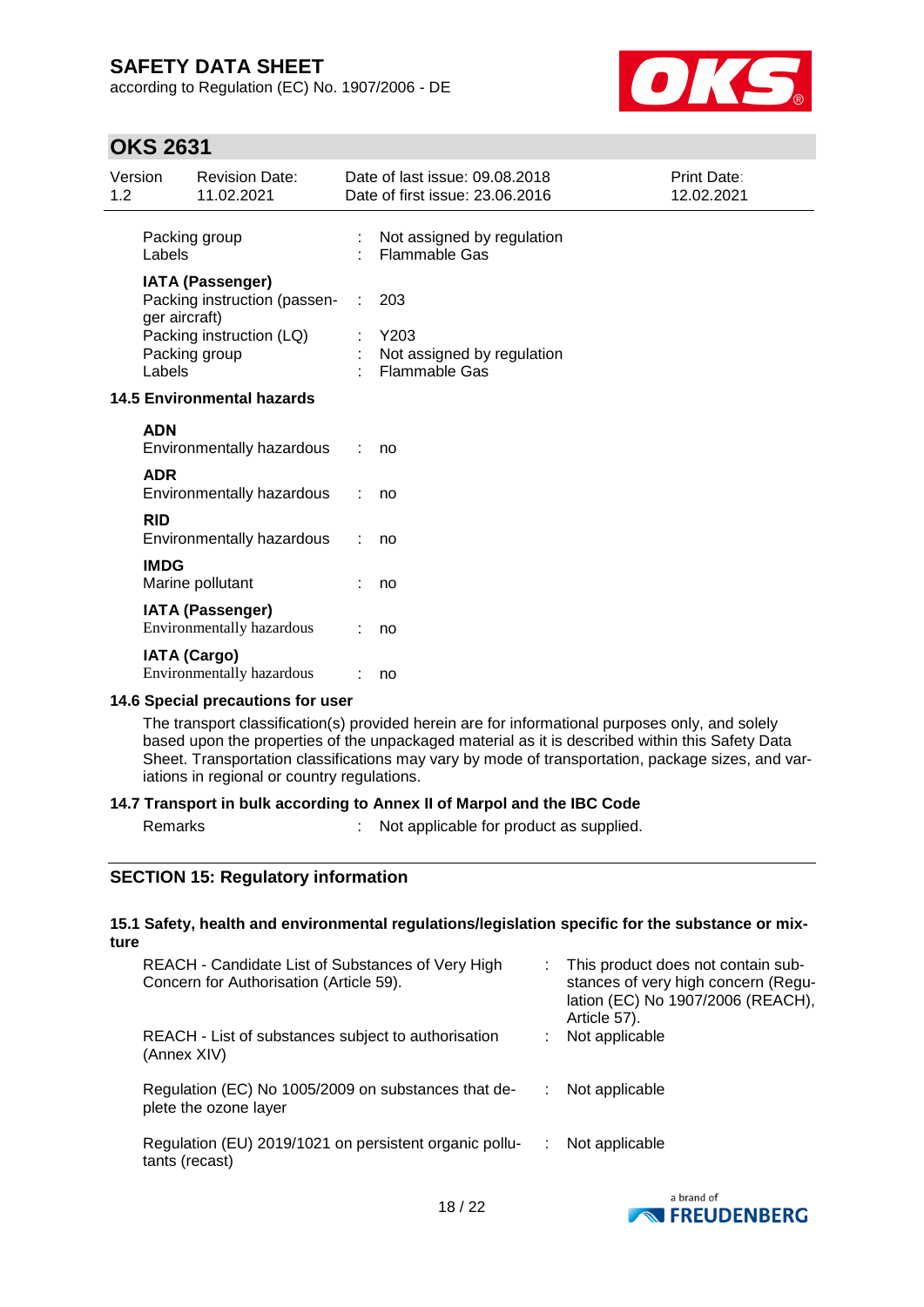according to Regulation (EC) No. 1907/2006 - DE



| <b>OKS 2631</b>  |                                                                                                                                                      |    |                                                                                                                                                                                         |                |                                  |
|------------------|------------------------------------------------------------------------------------------------------------------------------------------------------|----|-----------------------------------------------------------------------------------------------------------------------------------------------------------------------------------------|----------------|----------------------------------|
| Version<br>1.2   | <b>Revision Date:</b><br>11.02.2021                                                                                                                  |    | Date of last issue: 09.08.2018<br>Date of first issue: 23.06.2016                                                                                                                       |                | <b>Print Date:</b><br>12.02.2021 |
|                  | Regulation (EC) No 649/2012 of the European Parlia-<br>ment and the Council concerning the export and import<br>of dangerous chemicals               |    |                                                                                                                                                                                         | Not applicable |                                  |
|                  | REACH - Restrictions on the manufacture, placing on<br>the market and use of certain dangerous substances,<br>preparations and articles (Annex XVII) |    |                                                                                                                                                                                         | Not applicable |                                  |
| P <sub>5</sub> c |                                                                                                                                                      |    |                                                                                                                                                                                         |                |                                  |
| P <sub>2</sub>   |                                                                                                                                                      |    |                                                                                                                                                                                         |                |                                  |
| P <sub>3</sub> b |                                                                                                                                                      |    | Seveso III: Directive 2012/18/EU of the European Parliament and of the Council on the control of<br>major-accident hazards involving dangerous substances.<br><b>FLAMMABLE AEROSOLS</b> |                |                                  |
| 18               |                                                                                                                                                      |    | Liquefied extremely flam-<br>mable gases (including<br>LPG) and natural gas                                                                                                             |                |                                  |
|                  | Water contaminating class<br>(Germany)                                                                                                               | t. | WGK 1 slightly hazardous to water<br>Classification according to AwSV, Annex 1 (5.2)                                                                                                    |                |                                  |
|                  | TA Luft List (Germany)                                                                                                                               |    | Total dust:<br>others: 0,02 %                                                                                                                                                           |                |                                  |
|                  |                                                                                                                                                      |    | Inorganic substances in powdered form:<br>Not applicable<br>Inorganic substances in vapour or gaseous form:<br>Not applicable<br>Organic Substances:<br>others: 10,03 %                 |                |                                  |
|                  |                                                                                                                                                      |    | Carcinogenic substances:<br>Not applicable<br>Mutagenic:<br>Not applicable<br>Toxic to reproduction:<br>Not applicable                                                                  |                |                                  |
|                  | Volatile organic compounds                                                                                                                           |    | Directive 2010/75/EU of 24 November 2010 on industrial<br>emissions (integrated pollution prevention and control)<br>Volatile organic compounds (VOC) content: 17,6 %                   |                |                                  |

#### **Other regulations:**

Take note of Law on the protection of mothers at work, in education and in studies (Maternity Protection Act - MuSchG).

Take note of Directive 94/33/EC on the protection of young people at work or stricter national regulations, where applicable.

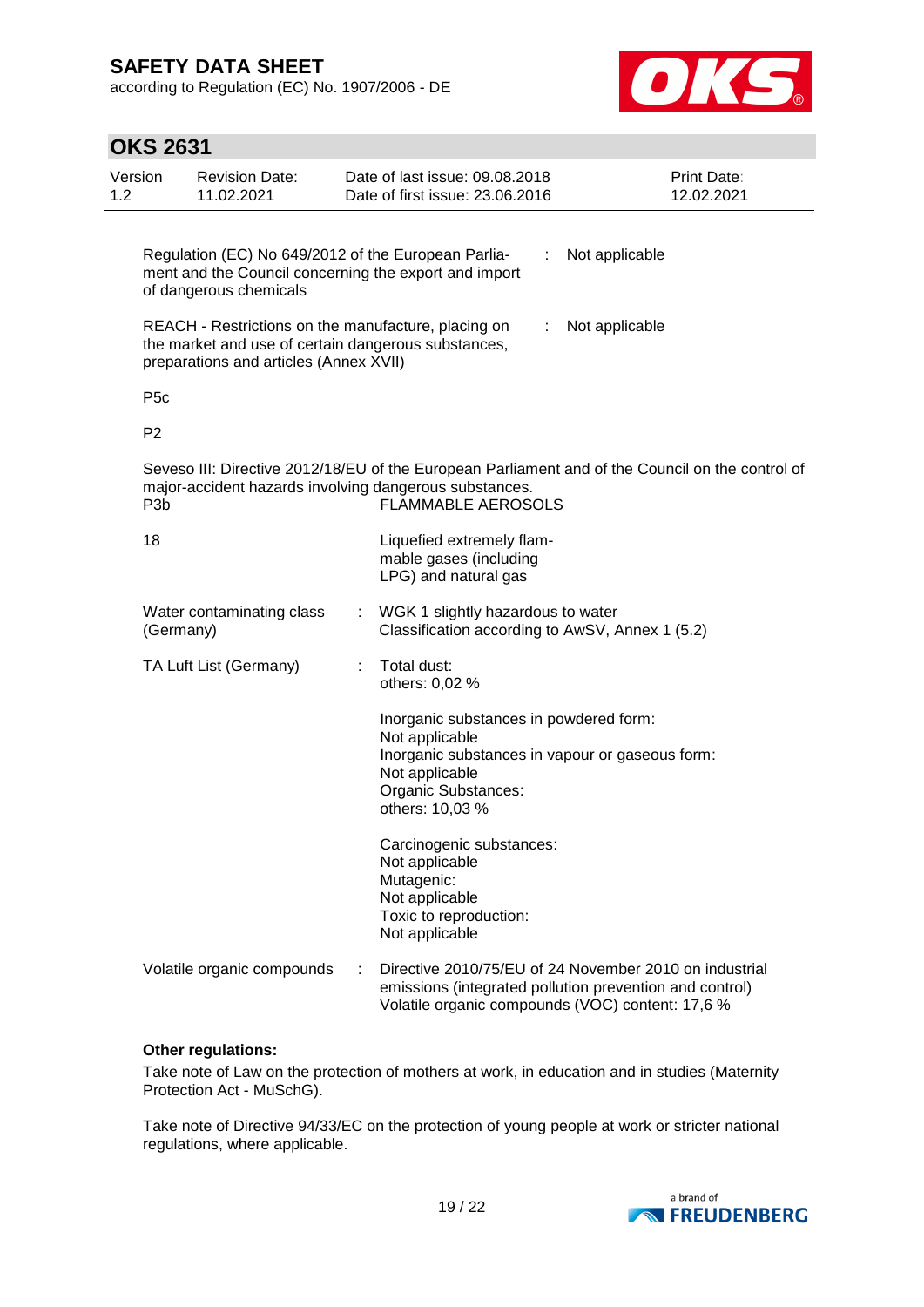according to Regulation (EC) No. 1907/2006 - DE



## **OKS 2631**

| Version | Revision Date: | Date of last issue: 09.08.2018  | Print Date: |
|---------|----------------|---------------------------------|-------------|
| 1.2     | 11.02.2021     | Date of first issue: 23,06,2016 | 12.02.2021  |

#### **15.2 Chemical safety assessment**

This information is not available.

### **SECTION 16: Other information**

#### **Full text of H-Statements**

| H <sub>220</sub><br>H <sub>225</sub><br>H <sub>280</sub><br>H302<br>H312<br>H315<br>H319<br>H332 | Extremely flammable gas.<br>Highly flammable liquid and vapour.<br>Contains gas under pressure; may explode if heated.<br>Harmful if swallowed.<br>Harmful in contact with skin.<br>Causes skin irritation.<br>Causes serious eye irritation.<br>Harmful if inhaled.                                                                                                                                                                                                                                                                                     |
|--------------------------------------------------------------------------------------------------|----------------------------------------------------------------------------------------------------------------------------------------------------------------------------------------------------------------------------------------------------------------------------------------------------------------------------------------------------------------------------------------------------------------------------------------------------------------------------------------------------------------------------------------------------------|
| H336                                                                                             | May cause drowsiness or dizziness.                                                                                                                                                                                                                                                                                                                                                                                                                                                                                                                       |
| Full text of other abbreviations                                                                 |                                                                                                                                                                                                                                                                                                                                                                                                                                                                                                                                                          |
| Note C                                                                                           | Some organic substances may be marketed either in a specif-<br>ic isomeric form or as a mixture of several isomers. In this<br>case the supplier must state on the label whether the sub-<br>stance is a specific isomer or a mixture of isomers.                                                                                                                                                                                                                                                                                                        |
| Note U (table 3.1)                                                                               | When put on the market gases have to be classified as "Gas-<br>es under pressure", in one of the groups compressed gas,<br>liquefied gas, refrigerated liquefied gas or dissolved gas. The<br>group depends on the physical state in which the gas is pack-<br>aged and therefore has to be assigned case by case. The<br>following codes are assigned: Press. Gas (Comp.) Press. Gas<br>(Liq.) Press. Gas (Ref. Liq.) Press. Gas (Diss.) Aerosols shall<br>not be classified as gases under pressure (See Annex I, Part<br>2, Section 2.3.2.1, Note 2). |
| 2000/39/EC                                                                                       | Europe. Commission Directive 2000/39/EC establishing a first<br>list of indicative occupational exposure limit values                                                                                                                                                                                                                                                                                                                                                                                                                                    |
| DE TRGS 900                                                                                      | Germany. TRGS 900 - Occupational exposure limit values.                                                                                                                                                                                                                                                                                                                                                                                                                                                                                                  |
| <b>TRGS 903</b>                                                                                  | TRGS 903 - Biological limit values                                                                                                                                                                                                                                                                                                                                                                                                                                                                                                                       |
| 2000/39/EC / TWA                                                                                 | Limit Value - eight hours                                                                                                                                                                                                                                                                                                                                                                                                                                                                                                                                |
| 2000/39/EC / STEL                                                                                | Short term exposure limit                                                                                                                                                                                                                                                                                                                                                                                                                                                                                                                                |
| DE TRGS 900 / AGW                                                                                | <b>Time Weighted Average</b>                                                                                                                                                                                                                                                                                                                                                                                                                                                                                                                             |

ADN - European Agreement concerning the International Carriage of Dangerous Goods by Inland Waterways; ADR - European Agreement concerning the International Carriage of Dangerous Goods by Road; AICS - Australian Inventory of Chemical Substances; ASTM - American Society for the Testing of Materials; bw - Body weight; CLP - Classification Labelling Packaging Regulation; Regulation (EC) No 1272/2008; CMR - Carcinogen, Mutagen or Reproductive Toxicant; DIN - Standard of the German Institute for Standardisation; DSL - Domestic Substances List (Canada); ECHA - European Chemicals Agency; EC-Number - European Community number; ECx - Concentration associated with x% response; ELx - Loading rate associated with x% response; EmS - Emergency Schedule; ENCS - Existing and New Chemical Substances (Japan); ErCx -

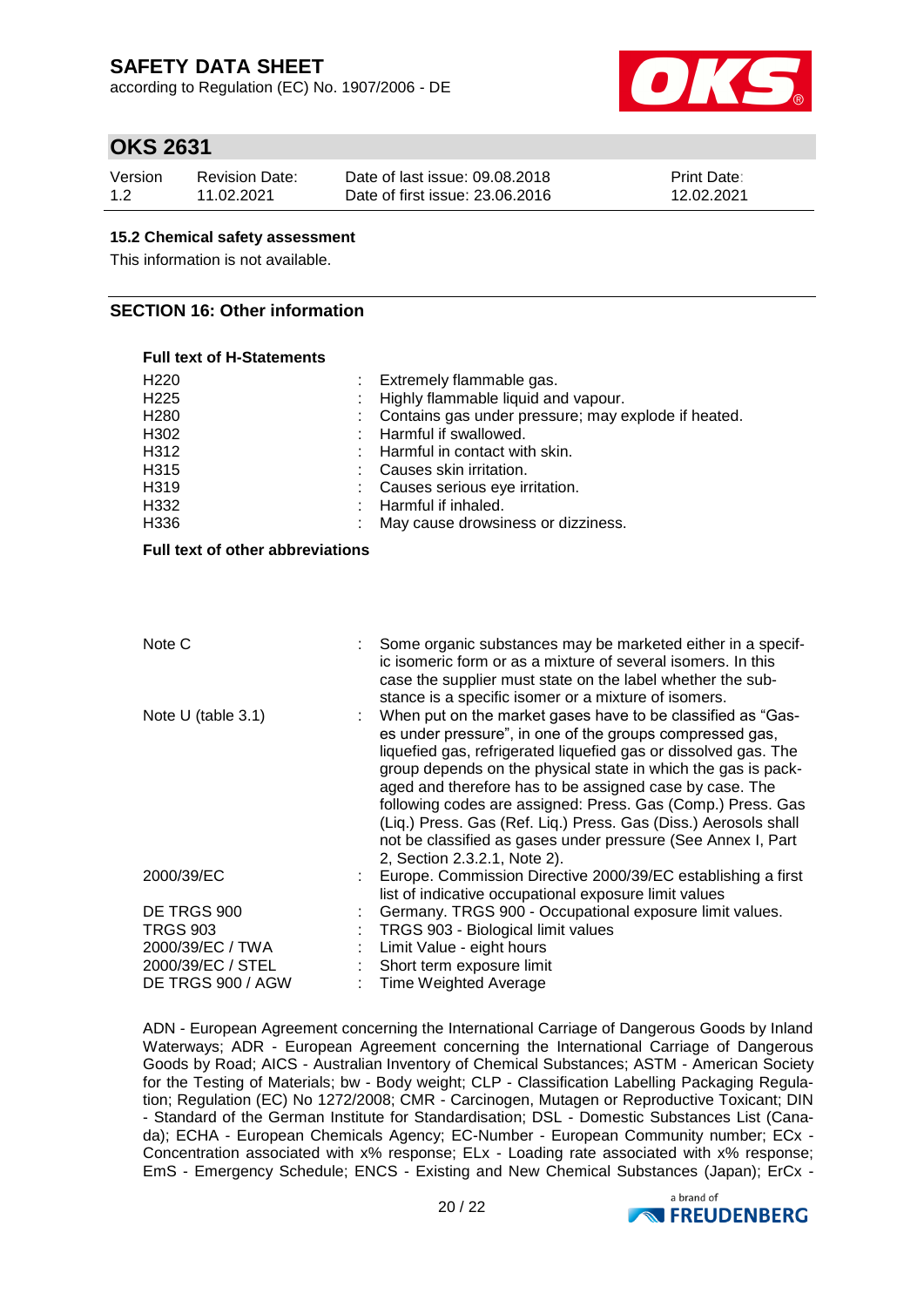according to Regulation (EC) No. 1907/2006 - DE



## **OKS 2631**

| Version | <b>Revision Date:</b> | Date of last issue: 09.08.2018  | <b>Print Date:</b> |
|---------|-----------------------|---------------------------------|--------------------|
| 1.2     | 11.02.2021            | Date of first issue: 23,06,2016 | 12.02.2021         |

Concentration associated with x% growth rate response; GHS - Globally Harmonized System; GLP - Good Laboratory Practice; IARC - International Agency for Research on Cancer; IATA - International Air Transport Association; IBC - International Code for the Construction and Equipment of Ships carrying Dangerous Chemicals in Bulk; IC50 - Half maximal inhibitory concentration; ICAO - International Civil Aviation Organization; IECSC - Inventory of Existing Chemical Substances in China; IMDG - International Maritime Dangerous Goods; IMO - International Maritime Organization; ISHL - Industrial Safety and Health Law (Japan); ISO - International Organisation for Standardization; KECI - Korea Existing Chemicals Inventory; LC50 - Lethal Concentration to 50 % of a test population; LD50 - Lethal Dose to 50% of a test population (Median Lethal Dose); MARPOL - International Convention for the Prevention of Pollution from Ships; n.o.s. - Not Otherwise Specified; NO(A)EC - No Observed (Adverse) Effect Concentration; NO(A)EL - No Observed (Adverse) Effect Level; NOELR - No Observable Effect Loading Rate; NZIoC - New Zealand Inventory of Chemicals; OECD - Organization for Economic Co-operation and Development; OPPTS - Office of Chemical Safety and Pollution Prevention; PBT - Persistent, Bioaccumulative and Toxic substance; PICCS - Philippines Inventory of Chemicals and Chemical Substances; (Q)SAR - (Quantitative) Structure Activity Relationship; REACH - Regulation (EC) No 1907/2006 of the European Parliament and of the Council concerning the Registration, Evaluation, Authorisation and Restriction of Chemicals; RID - Regulations concerning the International Carriage of Dangerous Goods by Rail; SADT - Self-Accelerating Decomposition Temperature; SDS - Safety Data Sheet; SVHC - Substance of Very High Concern; TCSI - Taiwan Chemical Substance Inventory; TRGS - Technical Rule for Hazardous Substances; TSCA - Toxic Substances Control Act (United States); UN - United Nations; vPvB - Very Persistent and Very Bioaccumulative

## **Further information**

| <b>Classification of the mixture:</b> |                                     | <b>Classification procedure:</b>    |
|---------------------------------------|-------------------------------------|-------------------------------------|
| Aerosol 1                             | H <sub>222</sub> . H <sub>229</sub> | Based on product data or assessment |
| Eye Irrit. 2                          | H319                                | Calculation method                  |

This safety data sheet applies only to products as originally packed and labelled. The information contained therein may not be reproduced or modified without our express written permission. Any forwarding of this document is only permitted to the extent required by law. Any further, in particular public, dissemination of the safety data sheet (e.g. as a document for download from the Internet) is not permitted without our express written consent. We provide our customers with amended safety data sheets as prescribed by law. The customer is responsible for passing on safety data sheets and any amendments contained therein to its own customers, employees and other users of the product. We provide no guarantee that safety data sheets received by users from third parties are up-to-date. All information and instructions in this safety data sheet have been compiled to the best of our knowledge and are based on the information available to us on the day of publication. The information provided is intended to describe the product in relation to the required safety measures; it is neither an assurance of characteristics nor a guarantee of the product's suitability for particular applications and does not justify any contractual legal relationship. The existence of a safety data sheet for a particular jurisdiction does not necessarily mean that import or use within that jurisdiction is legally permitted. If you have any questions, please contact your responsible sales contact or authorized trading partner.